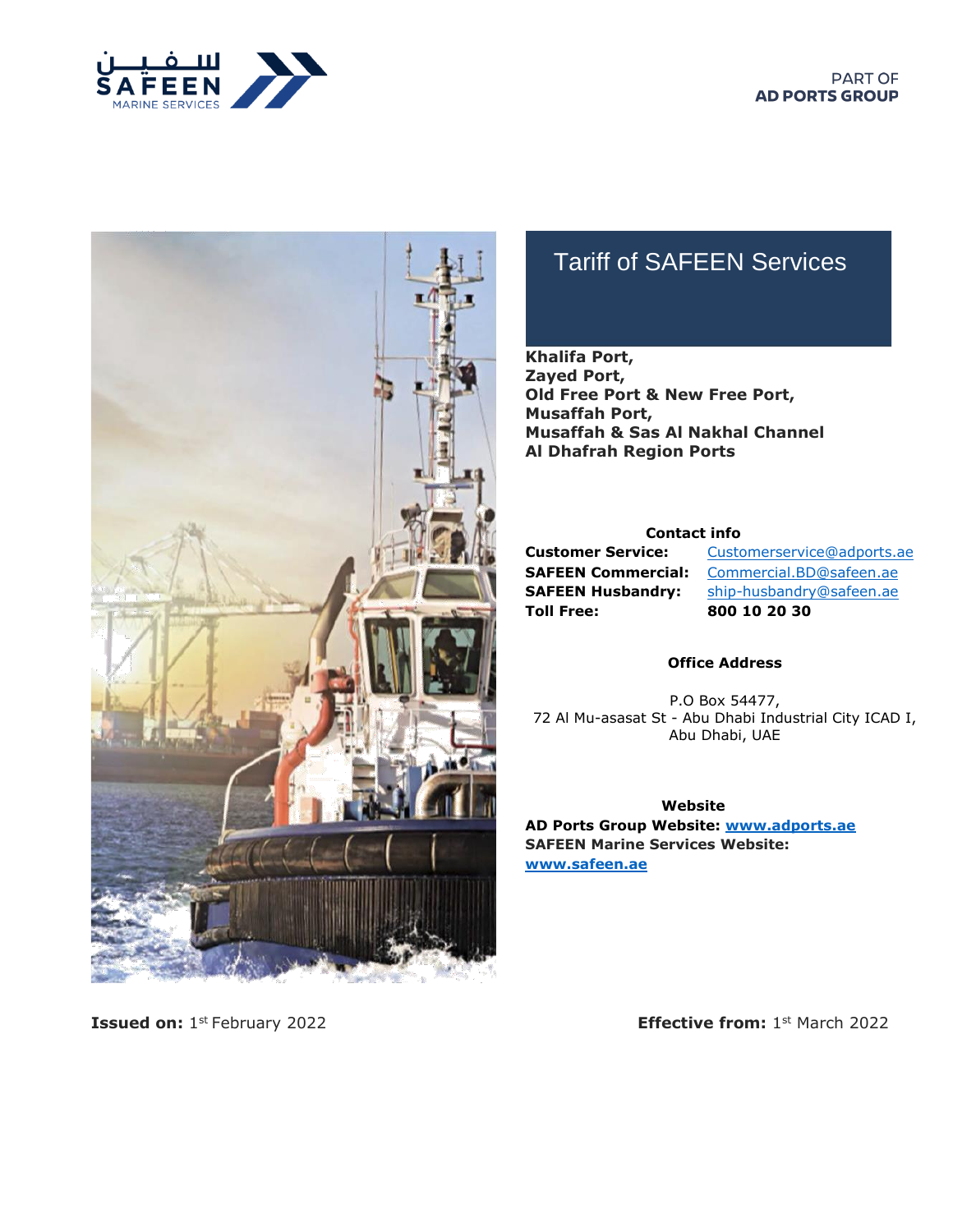

# **Table of Contents**

| 1.                                                                |  |
|-------------------------------------------------------------------|--|
| 2.                                                                |  |
| 3.                                                                |  |
|                                                                   |  |
|                                                                   |  |
|                                                                   |  |
|                                                                   |  |
|                                                                   |  |
| 6. CHANNEL CHARGES AT MUSAFFAH CHANNEL & SAS AI NAKHAL CHANNEL  8 |  |
|                                                                   |  |
|                                                                   |  |
|                                                                   |  |
|                                                                   |  |
|                                                                   |  |
|                                                                   |  |
|                                                                   |  |
|                                                                   |  |
|                                                                   |  |
|                                                                   |  |
|                                                                   |  |
|                                                                   |  |
| BUNKER SURCHARGE MECHANISM - FUJAIRAH PLATTS AVERAGE MGO  12      |  |
|                                                                   |  |
|                                                                   |  |
|                                                                   |  |
|                                                                   |  |
|                                                                   |  |
|                                                                   |  |
|                                                                   |  |
|                                                                   |  |
|                                                                   |  |
|                                                                   |  |
|                                                                   |  |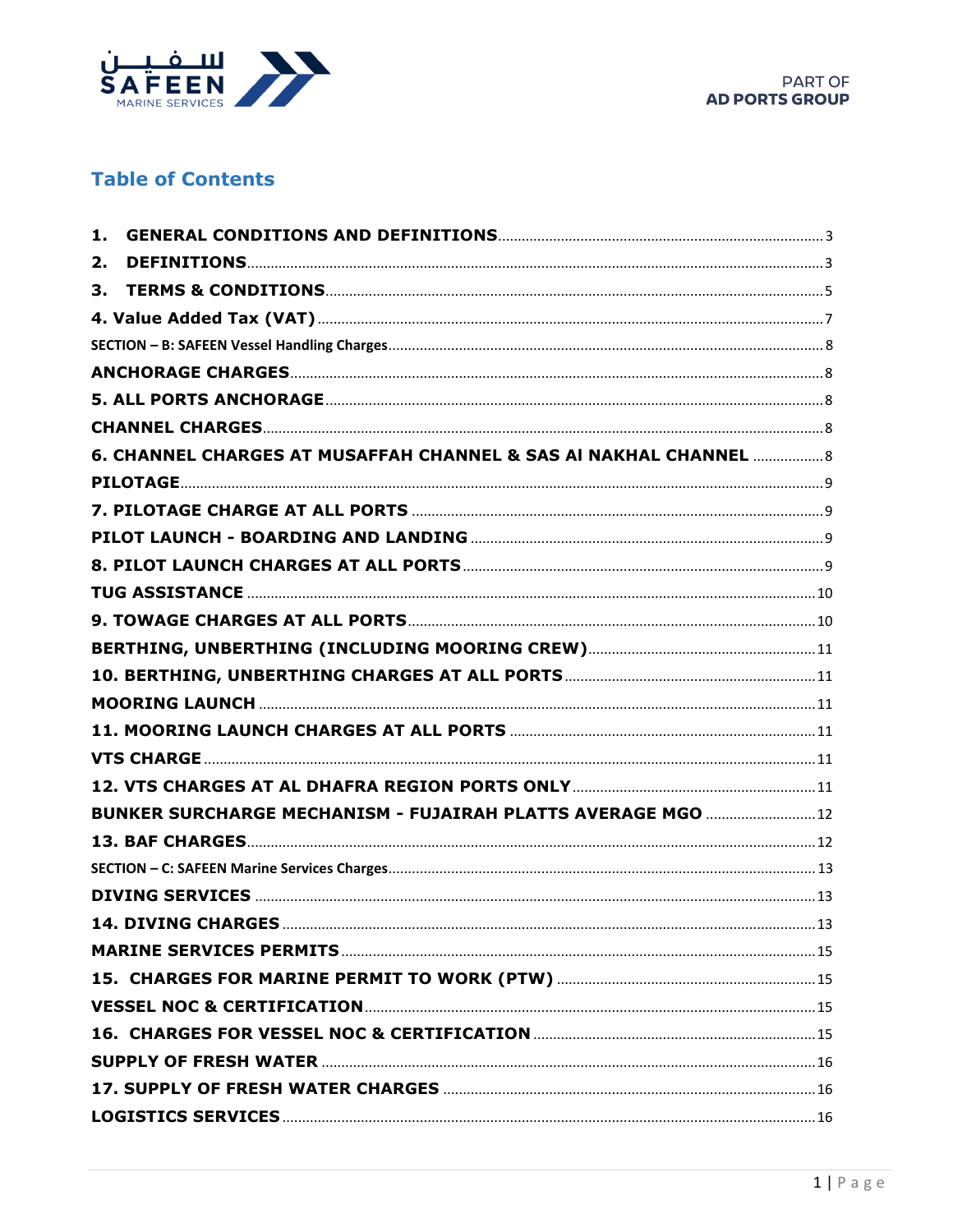

| 18. LOGISTIC SERVICES CHARGES (TO/FROM/WITHIN ALL PORTS)  16 |  |
|--------------------------------------------------------------|--|
|                                                              |  |
|                                                              |  |
|                                                              |  |
|                                                              |  |
|                                                              |  |
|                                                              |  |
|                                                              |  |
|                                                              |  |
|                                                              |  |
|                                                              |  |
|                                                              |  |
|                                                              |  |
|                                                              |  |
|                                                              |  |
|                                                              |  |
|                                                              |  |
|                                                              |  |
|                                                              |  |
|                                                              |  |
|                                                              |  |
|                                                              |  |
|                                                              |  |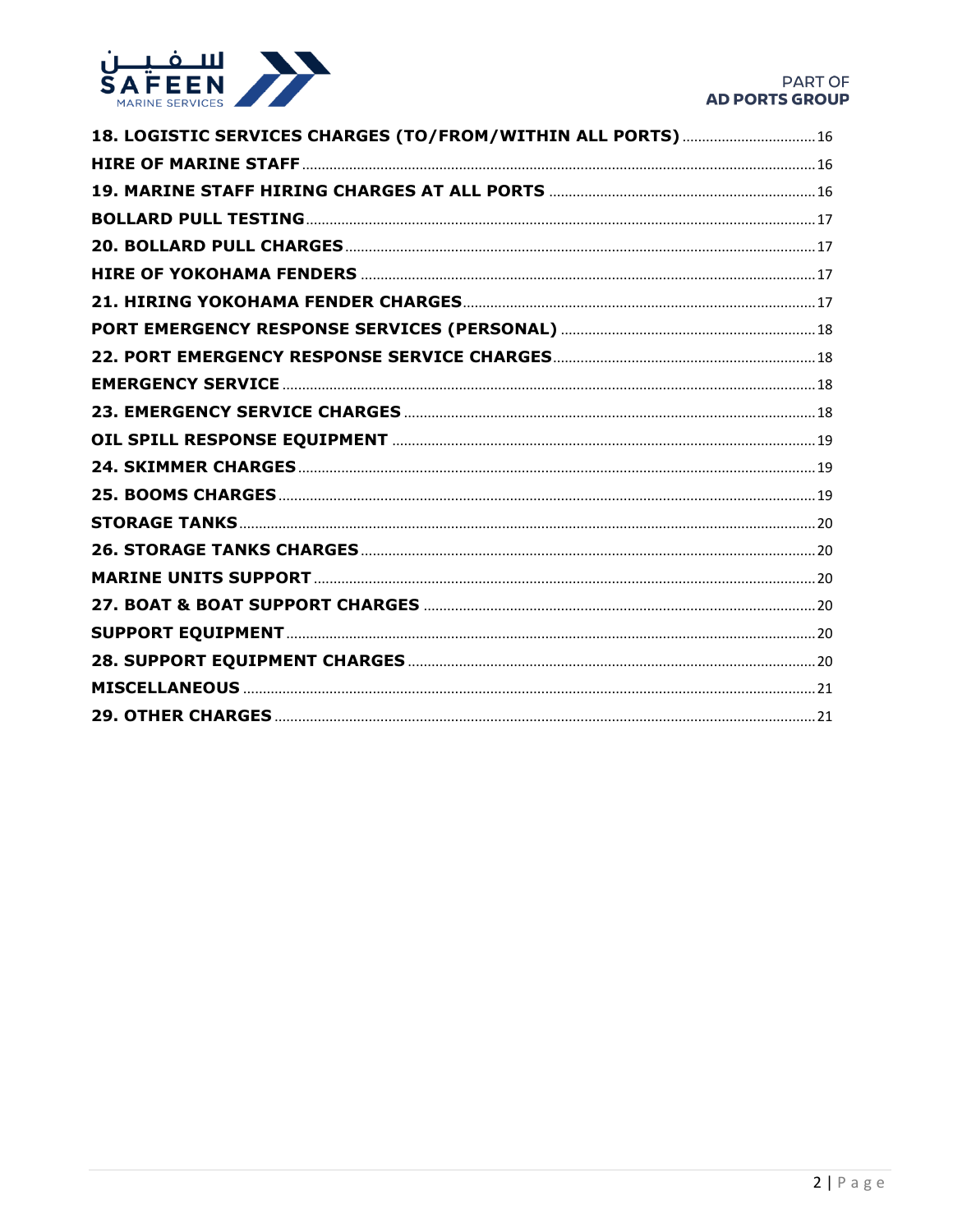

#### **SECTION - A**

#### <span id="page-3-0"></span>**1. GENERAL CONDITIONS AND DEFINITIONS**

This schedule of charges and the below definitions and conditions are in addition to the Abu Dhabi Port Company Standard Terms and Conditions, which shall form an integral part of the schedule of charges and govern the use of the port or provision of services by AD Ports Group or provision of services by Abu Dhabi Ports.

The Port dues and charges are imposed by virtue of the Port Authorities powers under Emiri Decree No. (6) of 2006 and its amendments and subject to the regulations and instructions of the Department Of Transport - Transport (General) Regulations 2010 / ArticleTP26/10 Ports Dues & Charges.

#### <span id="page-3-1"></span>**2. DEFINITIONS**

- **2.1 AD Ports Group:** The Abu Dhabi Ports Company
- **2.2 SAFEEN:** Abu Dhabi Marine Services Company
- **2.3 Channel:** Channel charge is levied on all vessels entering the channel and is levied on the Gross Tonnage (GT) of a vessel. The charges shown in the tariff are valid for a singleway transit through the channel either for an inward or outward movement. A tug engaged in towing operations whether attached to the tow or standing by in close attendance pays the appropriate charge as a separate vessel.

Any floating structure, pontoon, cargo or material of whatsoever nature that does not have a defined or declared GT or DT and which is towed by a tug or tugs or similar vessel(s), will be treated as one unit and will be charged two times the GT of the towing vessel/tug, as per the rate in the applicable tariff.

- **2.4 Musaffah Channel:** Musaffah Channel includes all channels and approaches to Musaffah and includes all the water alongside the jetties and quays in the Musaffah Industrial Area.
- **2.5 Shifting:** Applies to vessel movement that uses part of the channel without leaving the channel; or any vessel required to cross the channel as nearly as practicable at right angles between berths; or any vessel required to shift between berths within the same Port; or any vessel shifting/crossing within Musaffah.
- **2.6 Day:** A calendar day consisting of 24 continuous hours commencing at midnight.
- **2.7 GT:** Shall mean the Gross Tonnage (GT) of a vessel as recorded in the valid National or International Tonnage Certificate, issued by a vessel's national administration or classification society on behalf of the national administration. Where a vessel or craft has a dual GT, then the higher figure applies. Vessels, such as warships or special vessels not measured as above will be charged as though their full load displacement tonnage (DT) was their GT.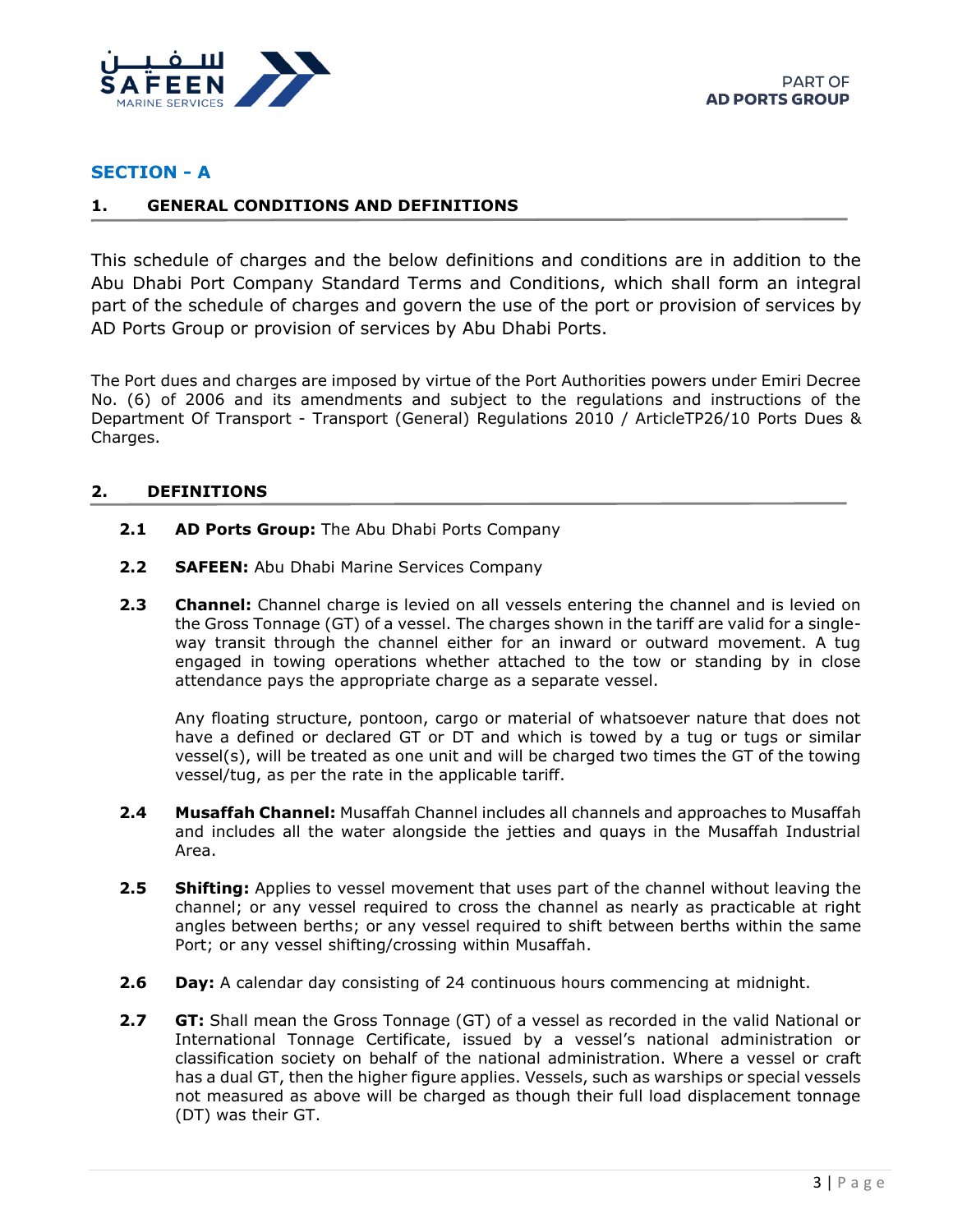

- **2.8 LOA:** Shall mean the Length Overall in liner meter of a vessel as recorded in the valid National or International Tonnage Certificate, issued by a vessel's national administration or classification society on behalf of the national administration.
- **2.9 DWT:** Shall mean the Deadweight Tonnage of a vessel as recorded in the valid National or International Tonnage Certificate, issued by a vessel's national administration or classification society on behalf of the national administration. It measures of how much [weight](https://en.wikipedia.org/wiki/Weight) a ship can carry. It is the sum of the weights of [cargo,](https://en.wikipedia.org/wiki/Cargo) fuel, [fresh](https://en.wikipedia.org/wiki/Fresh_water)  [water,](https://en.wikipedia.org/wiki/Fresh_water) [ballast water,](https://en.wikipedia.org/wiki/Sailing_ballast#Water_ballast) provisions, passengers, and [crew](https://en.wikipedia.org/wiki/Crew)
- **2.10 CBM:** A volume of one cubic meter.
- **2.11 Port Clearance Certificate:** A certificate issued by AD Ports Group to vessels who have complied with all government formalities, have not been detained by order of a court of competent jurisdiction or a government agency and have paid all charges due to AD PORTS GROUP, before a vessel is given permission to leave an AD Ports Group Port.
- **2.12 NOC:** No Objection Certificate.
- **2.13 FOC:** Free of Charge.
- **2.14 PEC:** Pilot Exemption Certificate.
- **2.15 Vessel:** Except as otherwise specified, when the term "Vessel" is used in this Tariff, it shall be held to mean floating craft of every description and shall include in its meaning the term "Owners, Charterers, Operators and Mortgagees thereof.
- **2.16 IMDG** The International Maritime Dangerous Goods Code
- **2.17 BAF:** Shall mean the Bunker Surcharge is the charge levied as per the scale measured against Platt's average Fujairah.
- **2.18 Charges per hour or part thereof:** Unit of measurement in which service is charged based on total number of hour(s) of service duration and will round up in the following way: for example, if services are used for 1 hour and 15 minutes, the charge levied will be for 2.0 hours.
- **2.19 Charges per day or part thereof:** Unit of measurement in which service is charged based on total number of day(s) of service duration and will round up in the following way: for example, if services are used for 1 day (24 Hours) and 15 minutes, the charge levied will be for 2.0 days (48 Hours).
- **2.20 LOF:** Lloyd's Open Form formally "Lloyd's Standard Form of Salvage Agreement"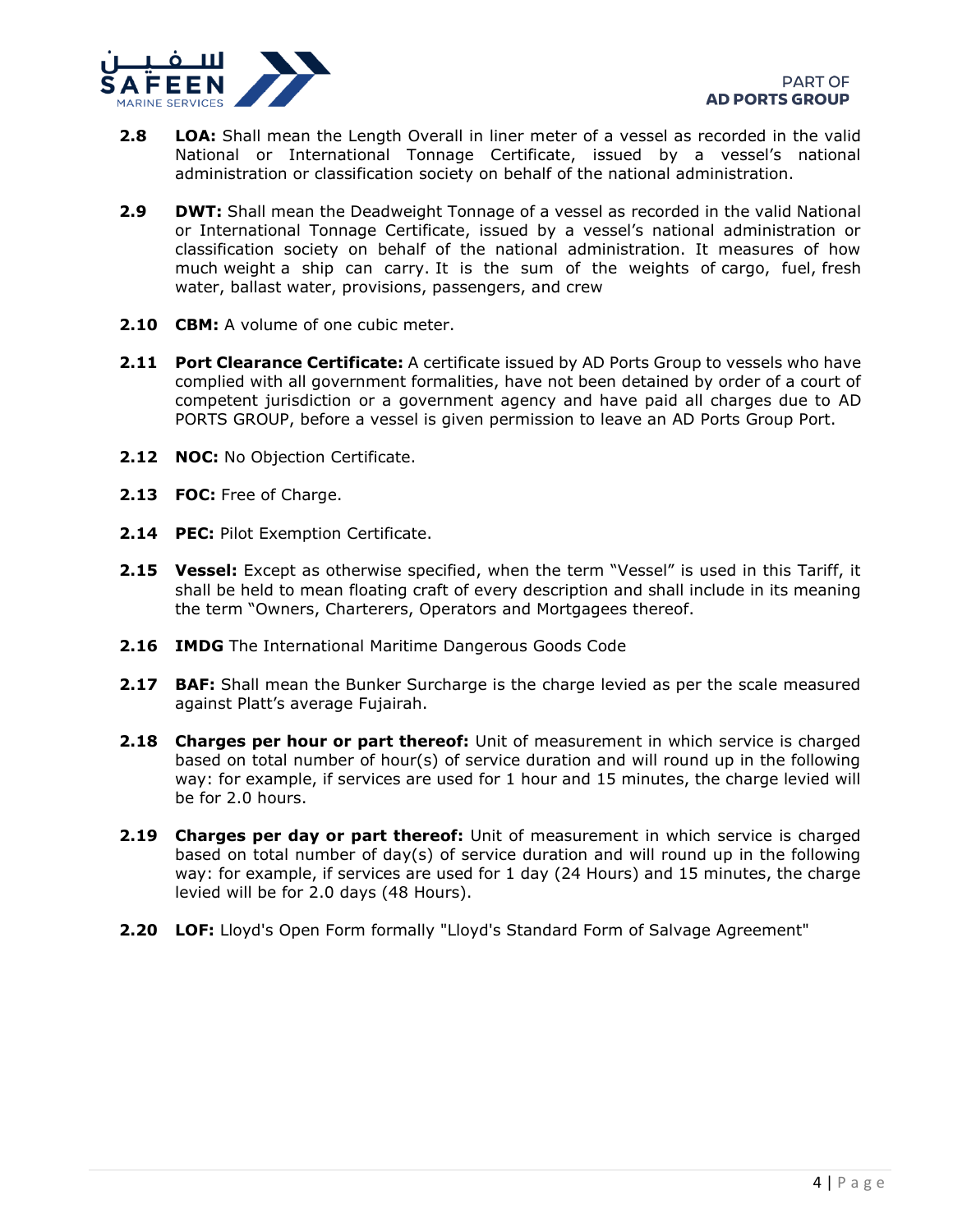

#### <span id="page-5-0"></span>**3. TERMS & CONDITIONS**

- **3.1 Alterations to schedule of charges:** AD Ports Group reserves the right to amend, change, edit or alter from time to time, any or all items under this schedule of charges, including terms and conditions or interpretations contained herein.
- **3.2 Currency:** All charges and rates mentioned in this schedule of charges are payable in United Arab Emirates Dirhams (AED).
- **3.3 Documentation:** The documentation required for the processing of any application or interaction with AD Ports Group is available on the AD Ports Group website.
- **3.4 NOA:** Shall mean the Notice of Arrival.
- **3.5 Procedures and documentation are available on the AD Ports Group official website:** [www.adports.ae](http://www.adports.ae/) **and SAFEEN Marine Services official website:**  [www.safeen.ae](http://www.safeen.ae/)
- **3.6 Administration Working Hours:** AD Ports Group administration working hours are from 07:30 hours to 15:30 hours Monday to Friday, excluding public holidays. AD Ports Group offices are closed on Saturdays and Sundays.
- **3.7 Consent to these Terms and Conditions:** The use of any channel(s), port(s) and/or terminal(s) or facility managed and/or monitored by AD Ports Group shall automatically constitute agreement to the terms and conditions of this Schedule of charges between AD Ports Group and all port users including, but not limited to vessels, their owners, crew, agents and/or representatives, operators, charterers, mortgagors, mortgagees, cargo agents, stevedores, cargo owners, forwarders, shippers and consignees, to be Governed by all the rules and regulations, terms and conditions, abide by them and pay all rates and charges specified herein.
- **3.8 Administration:** The Administration & Control of all Abu Dhabi non-oil and nonmilitary ports are under the management of Abu Dhabi Ports Company PJSC (AD Ports Group). The facilities and services provided by AD Ports Group are covered and governed by this schedule of charges.
- **3.9 Jurisdiction:** AD Ports Group has jurisdiction by Emiri Decree No. 6 of 2006 to own, operate, maintain, manage, and develop all port related facilities in Abu Dhabi (excluding Oil & Gas and military)

#### **3.10 Application and Administration of this Schedule of charges:**

All Rates, Rules and Regulations contained in this schedule of charges and/or changes thereto, shall apply to all vessels unless exempted by national legislation or otherwise specifically exempted in writing by AD Ports Group.

**3.11 Payment Deposit:** All charges are payable by registered agents with AD Ports Group. For registration procedures refer to: [www.adports.ae;](http://www.adports.ae/) Vessels may be denied permission to berth, sail or move if found in non-compliance.

#### **3.12 Contact Information:**

AD Ports Group Customer Services: [Customerservice@adports.ae](mailto:Customerservice@adports.ae) SAFEEN Marine Services Commercial: [Commercial.BD@safeen.ae](mailto:Commercial.BD@safeen.ae) Toll Free Number: 800 10 20 30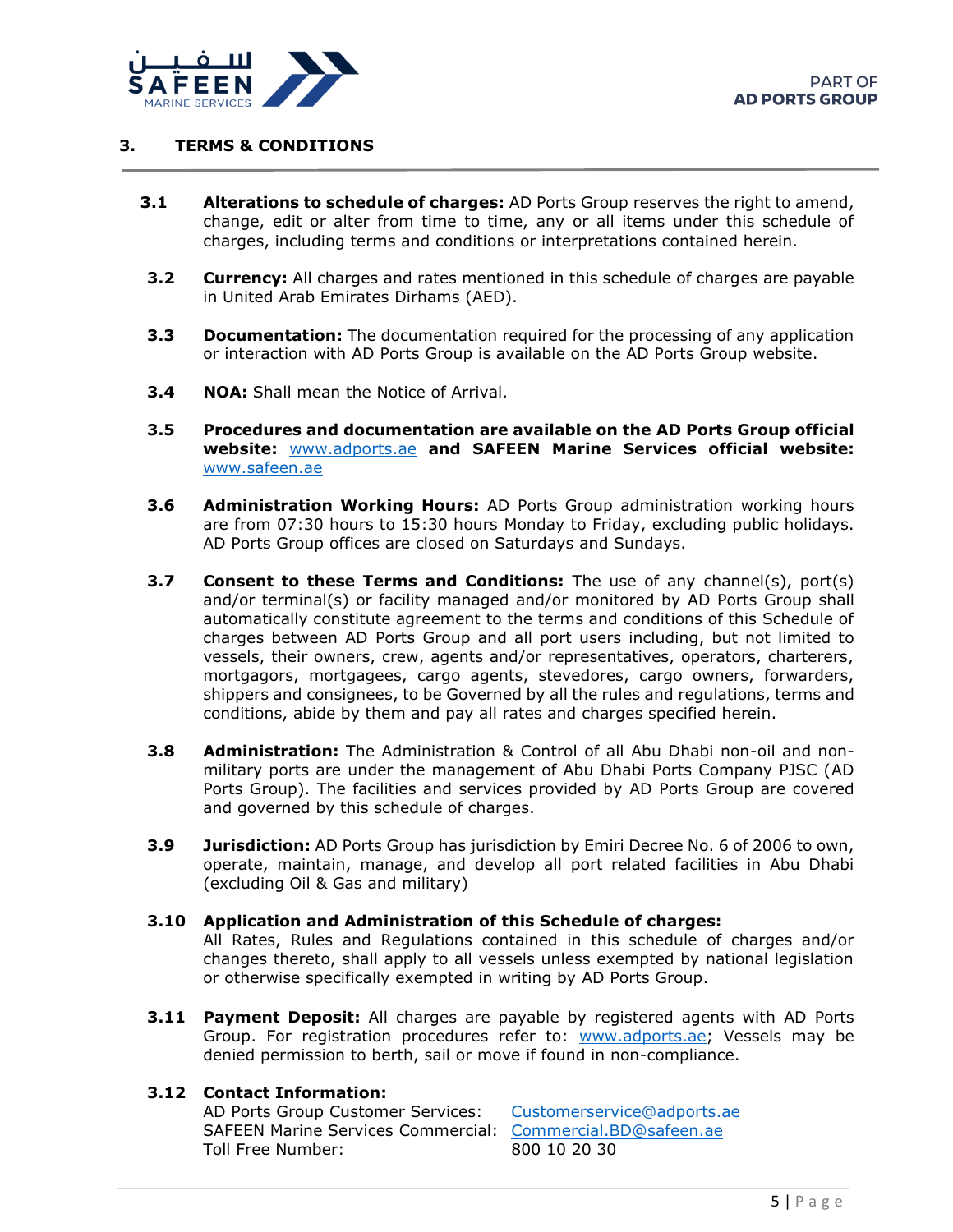

- **3.13 Standard Terms and Conditions for AD Ports Group:** The use of all Ports or the provision of service by AD Ports Group will be governed by the standard terms and conditions for AD Ports Group, which can be found at: [www.adports.ae](http://www.adports.ae/)
- **3.14 Charges per day or part thereof shall be construed per calendar day or part thereof throughout the tariff.**
- **3.15 During Public Holidays the charges for Tug Assistance, Pilot launch, Mooring launch, Pilotage, Berthing/Un-berthing, Diving, Hire of Staff, Hire of buoy maintenance vessel will be 1.5 times the tariff mentioned in the respective sections.**
- **3.16 Marine Services required by Agents during declared times of lftar and Suhur during Ramadan will be charged at 1.5 times the tariff mentioned in respective sections.**
- **3.17 All Marine Services are subject to availability.**
- **3.18 Tug hire is subject to these conditions and The U.K. Standard Conditions for Towage and Other Services (Revised 1986).**

#### **3.19 Tug & Barge or Tug & Tow Combination:**

- a. Tug Assistance charges will be charged as a combined unit totaling the GT or LOA of the combined unit as appropriate. Where a tug is towing an object where the Length or the GT cannot be defined, then double charges is applicable as per the tariff item 9.
- b. Pilotage charges will be charged as a combined unit totaling the length overall (LOA) of the combined unit as appropriate. Where a tug is towing an object where the Length cannot be defined, then double charges is applicable as per the tariff item 7.
- **3.20 Piloting for Khalifa Port will be charged as per tariff from pilot embarking time until pilot disembarking time from the vessel.**
- **3.21 Time Calculation for hiring tugs and pilot launch will be calculated from the time the tug/pilot launch leaves its normal berthing position until the time the tug/pilot launch returns to its normal berthing position.**
- **3.22 Vessels without power, with defective steering or other damage or breakdown, double charges will be applicable on tariff item 7, 9 and 10.**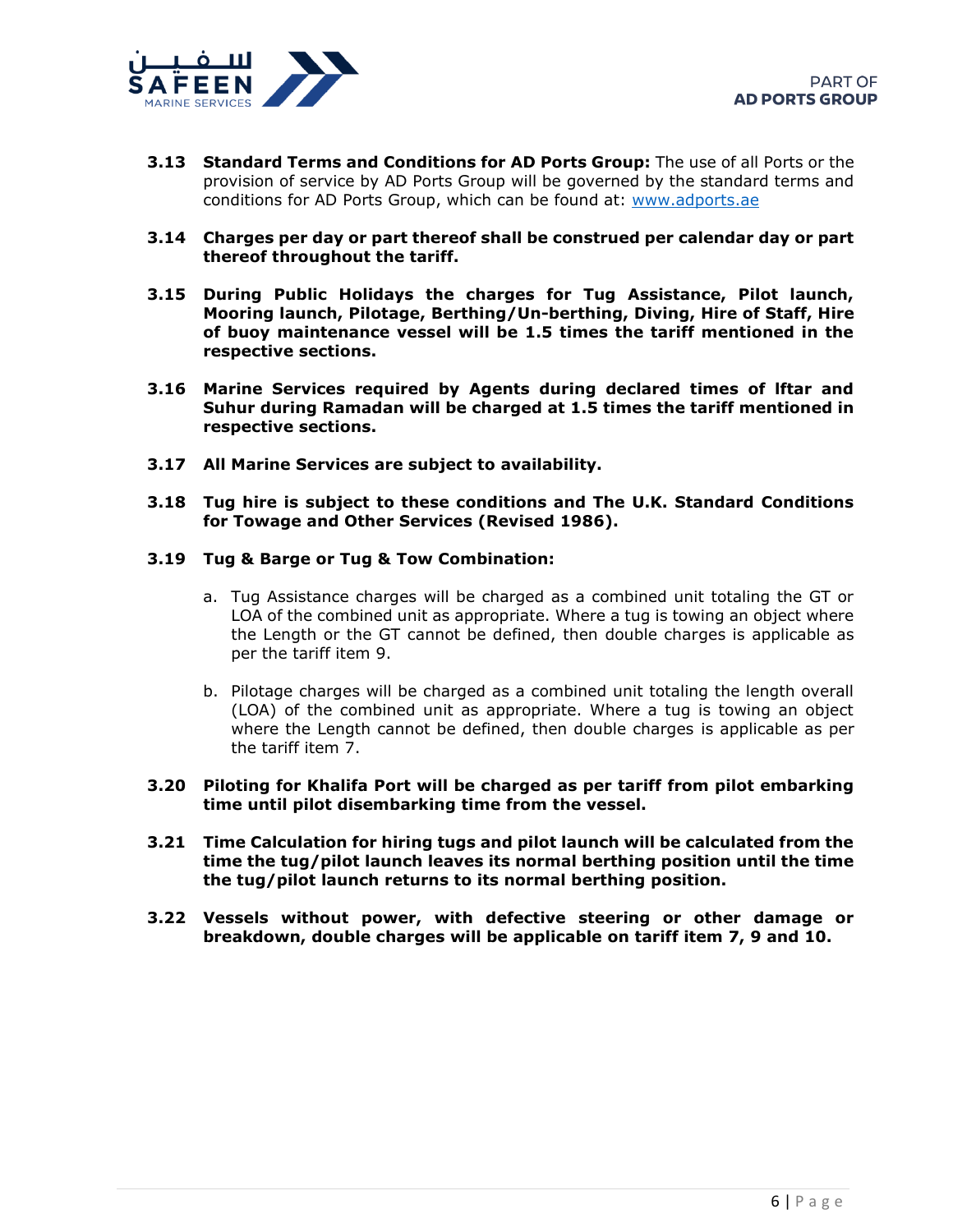

<span id="page-7-0"></span>**4. Value Added Tax (VAT)**

"**VAT**" means any Value Added Taxes or similar excise taxes, sales added or use taxes (as defined in any relevant legislation in the relevant territory, as amended or re-enacted from time to time, and legislation supplemental to it) imposed or to be imposed upon any payment due to AD Ports Group pursuant to this Tariff, at the rate in force when the relevant supply is made and includes any tax or taxes of a similar nature substituted for, or levied in addition to, such tax or taxes.

- i. VAT
- ii. All amounts in this tariff are VAT exclusive, any services provided or performed for handling local cargo or vessel calls shall be subject to 5% VAT rate according to the applicable Laws and regulations.
- iii. Any Services related to the international transportation of goods or Passenger shall be subject for Zero rated VAT as per the Federal Decree-Law No. (8) Of 2017 on Value Added Tax
- iv. International transportation means (transporting passengers or Goods, either or both, if the first place of departure, or the final place of destination, is outside UAE) according to the Federal Decree-Law No. (8) Of 2017 on Value Added Tax
- v. Please refer to the Appendix 2-VAT application 2018 of General Cargo Charges Main Ports and subject to change without notice depending on interpretation of the Federal Decree-Law No. (8) of 2017 on Value Added Tax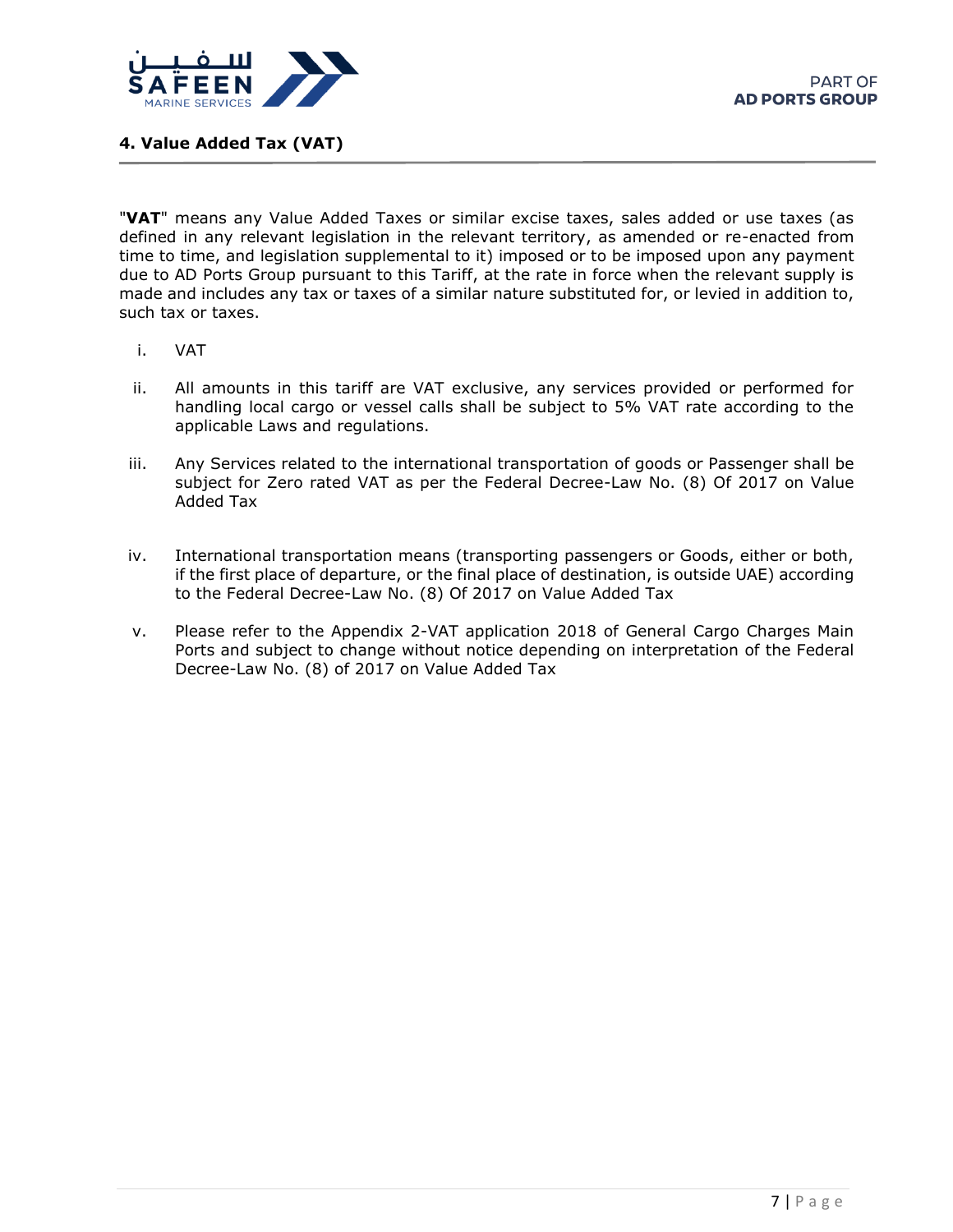<span id="page-8-0"></span>

# <span id="page-8-1"></span>SECTION – B: SAFEEN Vessel Handling Charges

#### <span id="page-8-2"></span>**ANCHORAGE CHARGES**

#### **5. ALL PORTS ANCHORAGE**

| Code | <b>Tariff Category</b>                       | <b>Unit of Measurement</b>     | Rate |
|------|----------------------------------------------|--------------------------------|------|
|      | <b>ONLY CARGO VESSELS</b>                    |                                |      |
| 5.1  | Vessel stays $\leq$ 3 days                   | Per GT                         | 0.10 |
| 5.2  | Vessel stays $>$ 4 days                      | Per GT per day or part thereof | 0.05 |
|      | <b>ONLY VESSELS OTHER THAN CARGO VESSELS</b> |                                |      |
| 5.3  | Vessel stays $\leq$ 5 days                   | Per GT per day or part thereof | 0.10 |
| 5.4  | Vessel stays $>$ 5 days                      | Per GT per day or part thereof | 0.15 |

<span id="page-8-3"></span>**Notes:** 

a) Minimum charge of AED 100 is applicable on tariff item 5.1, 5.2, 5.3 and 5.4.

<span id="page-8-4"></span>b) Vessels under tariff category number 5 waiting for berth will be FOC.

#### **CHANNEL CHARGES**

#### **6. CHANNEL CHARGES AT MUSAFFAH CHANNEL & SAS Al NAKHAL CHANNEL**

|      |                                                                             |                            | <b>Channel Charges</b>     |                                                  |
|------|-----------------------------------------------------------------------------|----------------------------|----------------------------|--------------------------------------------------|
| Code | <b>Tariff Category</b>                                                      | <b>Unit of Measurement</b> | Musaffah<br><b>Channel</b> | <b>Sas</b><br><b>Al Nakhal</b><br><b>Channel</b> |
| 6.1  | Channel Transit (inward/outward) or<br><b>Shifting Request</b>              | Per request                | 100                        | 100                                              |
| 6.2  | Channel Transit (inward/outward) or<br><b>Shifting Request Cancellation</b> | Per request                | 200                        | 200                                              |
| 6.3  | For vessels $\leq$ 100 GT                                                   | Per Vessel Per Transit     | 375                        | 375                                              |
| 6.4  | For yessels 100.01 GT to 500 GT                                             | Per Vessel Per Transit     | 500                        | 500                                              |
| 6.5  | For vessels 500.01 GT to 1,000 GT                                           | Per Vessel Per Transit     | 750                        | 750                                              |
| 6.6  | For vessels 1,000.01 GT to 3,000 GT                                         | Per Vessel Per Transit     | 1,000                      | 1,000                                            |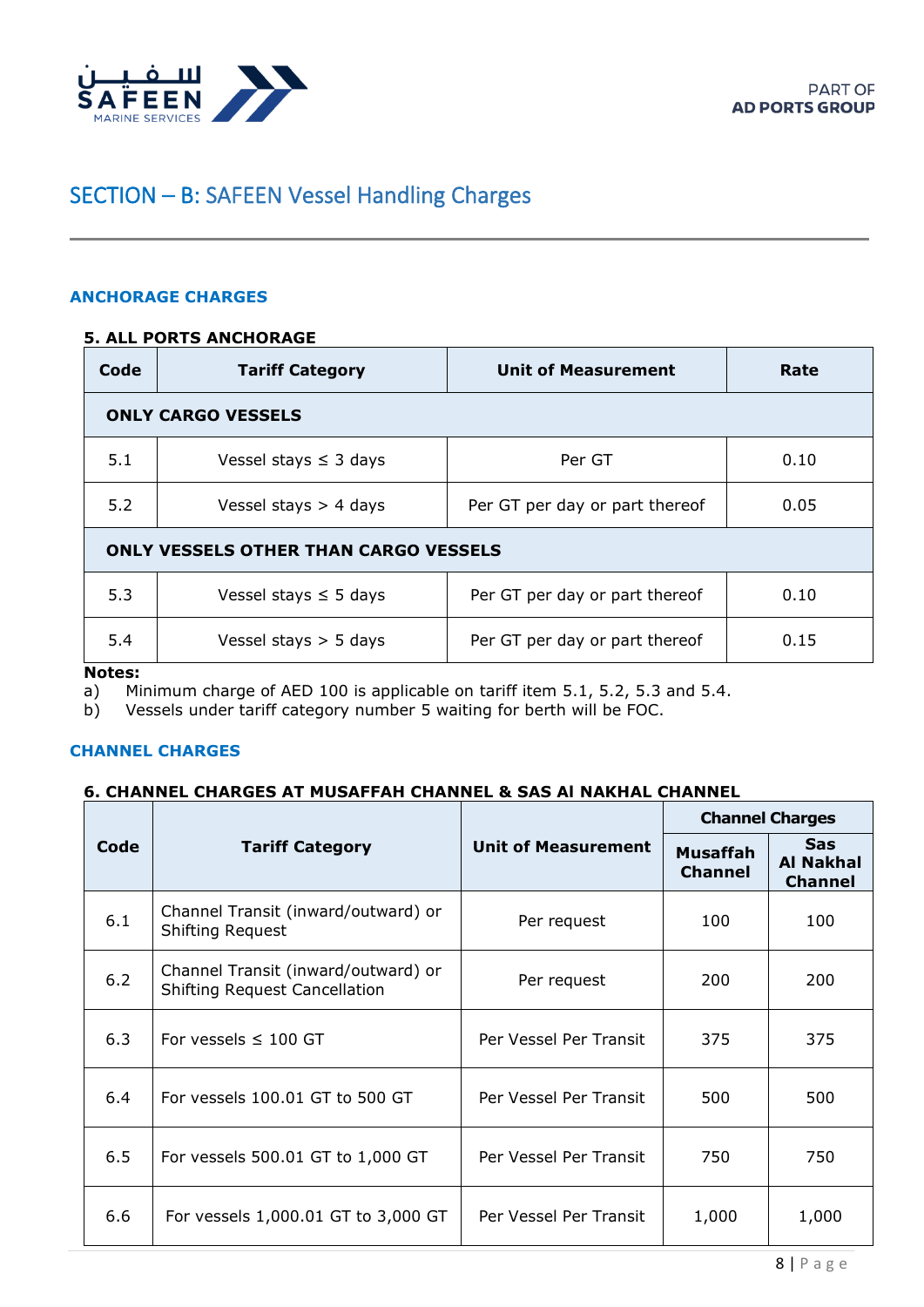

| 6.7 | For Vessels $<$ 3,000.01 & Above | Per Vessel Per Transit   | 1,500 | 1,500 |
|-----|----------------------------------|--------------------------|-------|-------|
| 6.8 | Channel Closure/restriction      | Per hour or part thereof | 2,500 | 2,500 |

#### **Notes:**

- a) Additional charge of AED 1.25 per vessel per GT for vessel under tariff item 6.5.
- <span id="page-9-0"></span>b) Additional charge of AED 1.75 per vessel per GT for vessel under tariff item 6.6 & 6.7.
- <span id="page-9-1"></span>c) Shift along berth by warping with ropes is Free of Charge (FOC).

## **PILOTAGE**

#### **7. PILOTAGE CHARGE AT ALL PORTS**

| Code | <b>Vessels Category</b>        | <b>Unit of Measurement</b>         | Rate  |
|------|--------------------------------|------------------------------------|-------|
| 7.1  | Vessels LOA: up to 100 m       | Per pilot per hour or part thereof | 500   |
| 7.2  | Vessels LOA: 100.01 m to 160 m | Per pilot per hour or part thereof | 1,000 |
| 7.3  | Vessels LOA: 160.01 m to 250 m | Per pilot per hour or part thereof | 2,000 |
| 7.4  | Vessels LOA: 250 m and above   | Per pilot per hour or part thereof | 3,000 |

**Notes:**

- a) If a Pilot is kept waiting through any fault of the vessel or vessel's Agent, then there will be a charge of the full hourly rate.
- b) When shifting vessels within the Port, pilotage charges are applicable as per tariff item 7.
- c) Pilotage for Zayed Port, Old & New Free Ports, Musaffah, Umm Al Nar, offshore trials and Al Dhafra Region Ports shall be charged as per tariff from departure to return time to the base port. i.e. either Zayed Port or Musaffah Port.
- d) Pilotage for Khalifa Port shall be charged as per tariff from pilot embarking time until pilot disembarking time from the vessel.
- <span id="page-9-2"></span>e) PEC Charge (Masters holding a PEC for Khalifa Port, Zayed Port, Free Ports, Musaffah Channel and Al Dhafra Region Ports but not taking a licensed pilot) will be charged at AED 2000 per vessel per movement.

#### <span id="page-9-3"></span>**PILOT LAUNCH - BOARDING AND LANDING**

# **8. PILOT LAUNCH CHARGES AT ALL PORTS**

| Code | <b>Tariff Category</b>                                           | <b>Unit of Measurement</b> | Rate  |
|------|------------------------------------------------------------------|----------------------------|-------|
| 8.1  | Pilot launch hire for boarding & landing                         | Fixed Charge               | 2,000 |
| 8.2  | Pilot launch hire for purpose other than<br>"boarding & landing" | Fixed Charge               | 2,000 |
| 8.3  | <b>Detention Charge</b>                                          | <b>Fixed Charge</b>        | 2,000 |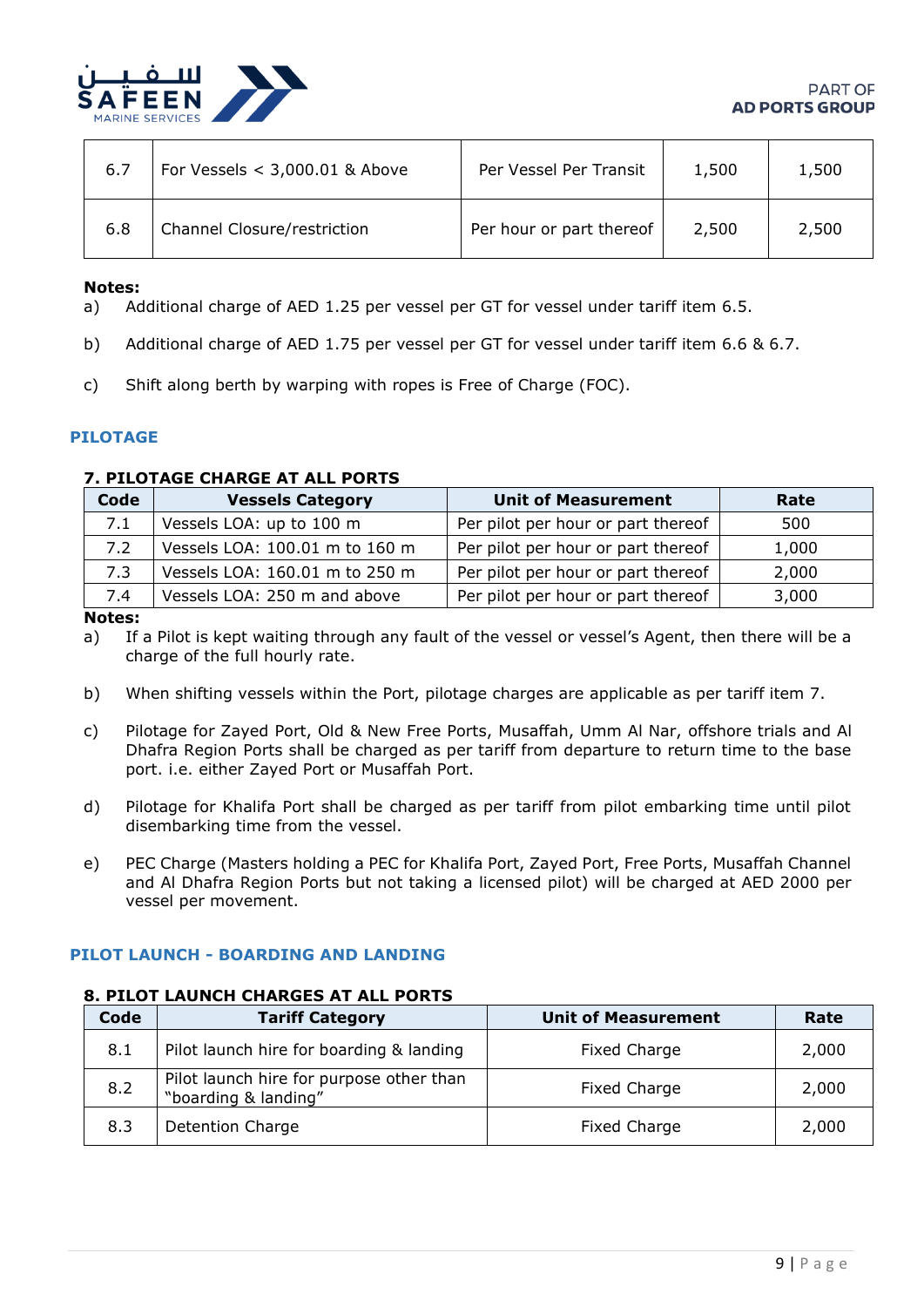<span id="page-10-0"></span>

#### <span id="page-10-1"></span>**TUG ASSISTANCE**

### **9. TOWAGE CHARGES AT ALL PORTS**

| Code | <b>Tariff Category</b>                                               | <b>Unit of Measurement</b>       | Rate  |
|------|----------------------------------------------------------------------|----------------------------------|-------|
| 9.1  | Administration Fees:<br>Tug Hire Booking - All Ports                 | Fixed - Per Tug per request      | 500   |
| 9.2  | <b>Administration Fees:</b><br>Tug Hire Cancellation - All Ports     | Fixed - Per Tug per request      | 1,500 |
| 9.3  | Tug Hire in Khalifa Port                                             | Per Tug per hour or part thereof | 2,000 |
| 9.4  | Tug Hire in Zayed Port                                               | Per Tug per hour or part thereof | 2,100 |
| 9.5  | Tug Hire in Old Free Port                                            | Per Tug per hour or part thereof | 2,300 |
| 9.6  | Tug Hire in New Free Port                                            | Per Tug per hour or part thereof | 2,300 |
| 9.7  | Tug Hire in Musaffah Port                                            | Per Tug per hour or part thereof | 2,300 |
| 9.8  | Tug Hire in Musaffah Channel Transit<br>(inward/outward) or Shifting | Per Tug per hour or part thereof | 2,300 |
| 9.9  | Tug Hire in Al Dhafra Region Ports                                   | Per Tug per hour or part thereof | 2,000 |
| 9.10 | Vessels using own tugs/charter tugs<br>other than ports' tugs        | Fixed - Per tug deployed         | 3,000 |

#### **Notes:**

- a) Tug hire cancellation applies when cancellation is made less than 4 hours prior to engagement in Musaffah port and 3 hours prior to engagement in all other ports.
- b) Tug hire is including shifting within the same jetty or other jetties.
- c) Tariff item 9.10 only applies when port facility tugs are available and suitable for the operation but have not been requested or denied.
- d) Tug Hire charge is subject to minimum one-hour charge applicable as per tariff item 9.
- e) For special towage services outside the port's limits, please contact SAFEEN Commercial on [Commercial.BD@safeen.ae.](mailto:Commercial.BD@safeen.ae)
- f) Bunker Surcharge Mechanism will be charged on hourly rate for MGO (Marine Gas Oil) as per **tariff item 13 (Bunker Surcharge Mechanism)** for tugs and mooring boats.
- g) Responding to urgent requests for assistance or salvage shall be at the Company's discretion and subject to contractual terms or LOF.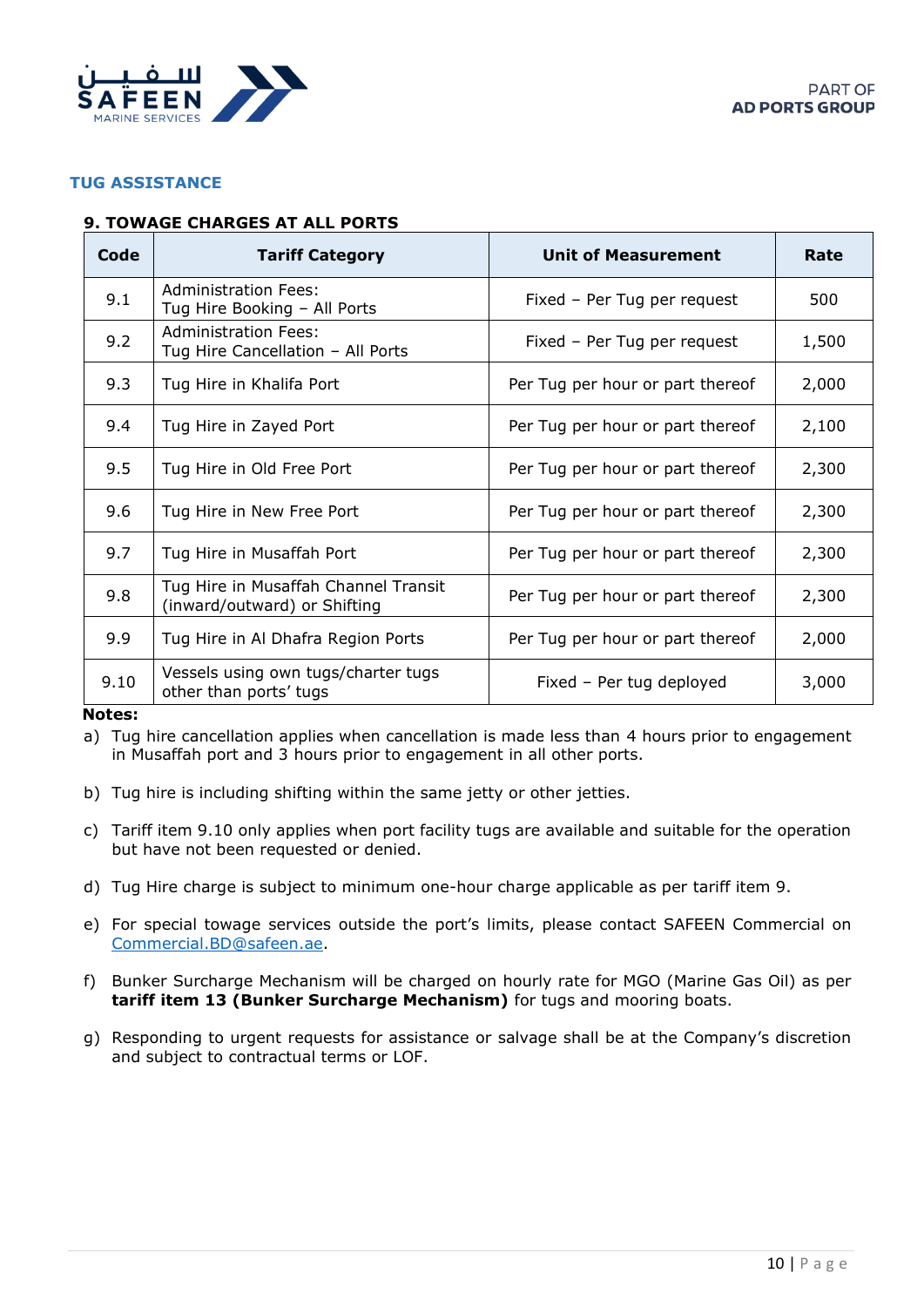<span id="page-11-0"></span>

### <span id="page-11-1"></span>**BERTHING, UNBERTHING (INCLUDING MOORING CREW)**

#### **10. BERTHING, UNBERTHING CHARGES AT ALL PORTS**

| Code | <b>Vessels Category</b>         | <b>Unit of Measurement</b> | Rate  |
|------|---------------------------------|----------------------------|-------|
| 10.1 | Vessels up to 2,500 GT          | Per Vessel per movement    | 320   |
| 10.2 | Vessels 2,501 GT to 6,000 GT    | Per Vessel per movement    | 410   |
| 10.3 | Vessels 6,001 GT to 12,000 GT   | Per Vessel per movement    | 500   |
| 10.4 | Vessels 12,001 GT to 25,000 GT  | Per Vessel per movement    | 740   |
| 10.5 | Vessels 25,001 GT to 50,000 GT  | Per Vessel per movement    | 1,040 |
| 10.6 | Vessels 50,001 GT to 120,000 GT | Per Vessel per movement    | 1,800 |
| 10.7 | Vessels over 120,001 GT         | Per Vessel per movement    | 3,000 |

#### **Notes:**

a) The above includes the availability of the services of the mooring crew and their transport.

- b) If a mooring crew is kept waiting through any fault of the vessel or vessel's agent, a standby charge of AED 400 per hour or part thereof will be applied.
- c) No charge will be made for mooring gang if vessel is shifting berth or warping to an adjacent berth for port convenience on the orders of the Port-Terminals, Marine Services, Harbour Master or the warping to an adjacent berth for ship's convenience, will be charged as shifting and charges shall be applicable as per Tariff.
- <span id="page-11-3"></span><span id="page-11-2"></span>d) Shifting requests will be considered as an application of the berthing and unberthing charges stipulated above for the provided activity (Tariff Item no. 10).

#### **MOORING LAUNCH**

## **11. MOORING LAUNCH CHARGES AT ALL PORTS**

<span id="page-11-4"></span>

| Code | <b>Tariff Category</b>                    | <b>Unit of Measurement</b>          | Rate |
|------|-------------------------------------------|-------------------------------------|------|
|      | Hire of launch for running extra moorings | Per hour or part thereof            | 400  |
|      | Hire of launch for laying boom etc.       | Per vessel per hour or part thereof | 900  |

#### <span id="page-11-5"></span>**VTS CHARGE**

#### **12. VTS CHARGES AT AL DHAFRA REGION PORTS ONLY**

| Code | <b>Vessels Category</b>  | <b>Unit of Measurement</b> | Rate |
|------|--------------------------|----------------------------|------|
| 12.1 | Vessels up to 99.99 GT   | Per Vessel per movement    | 250  |
| 12.2 | Vessels 100 to 499.99 GT | Per Vessel per movement    | 500  |
| 12.3 | Vessels 500 GT and above | Per Vessel per movement    | 750  |

**Note:**

a) Charge is for each arrival or departure except vessels departing within 24 hours of arrival will only be charged for one movement.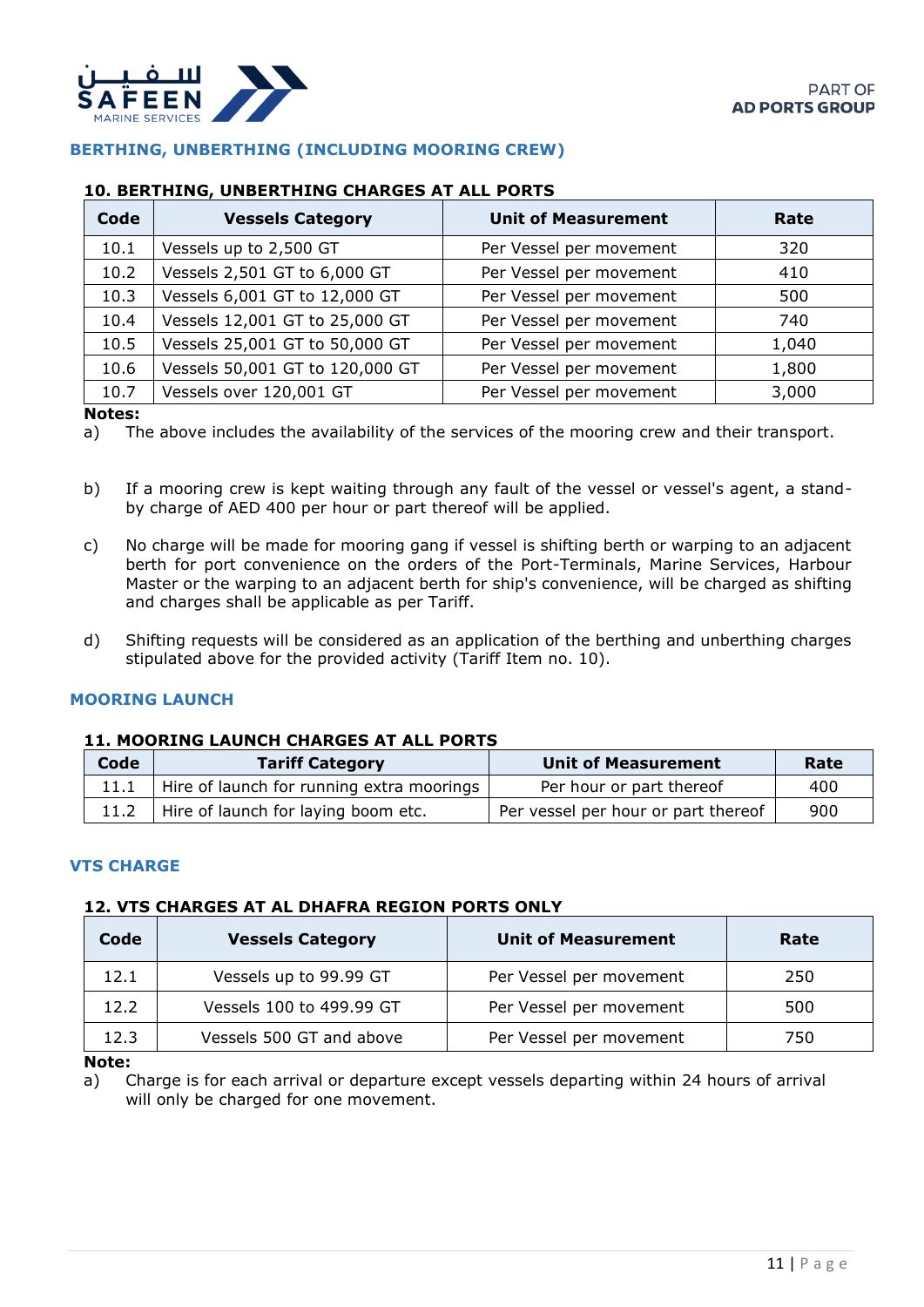<span id="page-12-0"></span>

#### <span id="page-12-1"></span>**BUNKER SURCHARGE MECHANISM - FUJAIRAH PLATTS AVERAGE MGO**

## **13. BAF CHARGES**

In the event that the fuel price for MGO increases above USD \$749 per metric ton, a surcharge shall be applied to the hourly rate for Tug & Mooring Boat assistance.

| Price US \$ Per Metric Ton* | <b>Hourly Rate AED Surcharge</b> |
|-----------------------------|----------------------------------|
| 750                         | 240                              |
| 800                         | 280                              |
| 850                         | 320                              |
| 900                         | 360                              |
| 950                         | 400                              |
| 1000                        | 440                              |
| 1050                        | 480                              |
| 1100                        | 520                              |
| 1150                        | 560                              |
| 1200                        | 600                              |
| 1250                        | 640                              |
| 1300                        | 680                              |
| 1350                        | 720                              |
| 1400                        | 760                              |

#### **Note:**

**\*** The Fujairah Platt's average price US \$ per metric ton for MGO from the previous month will be calculated at the end of each month, notification of the monthly fuel surcharge rate for will be published on our website: [www.safeen.ae](http://www.safeen.ae/)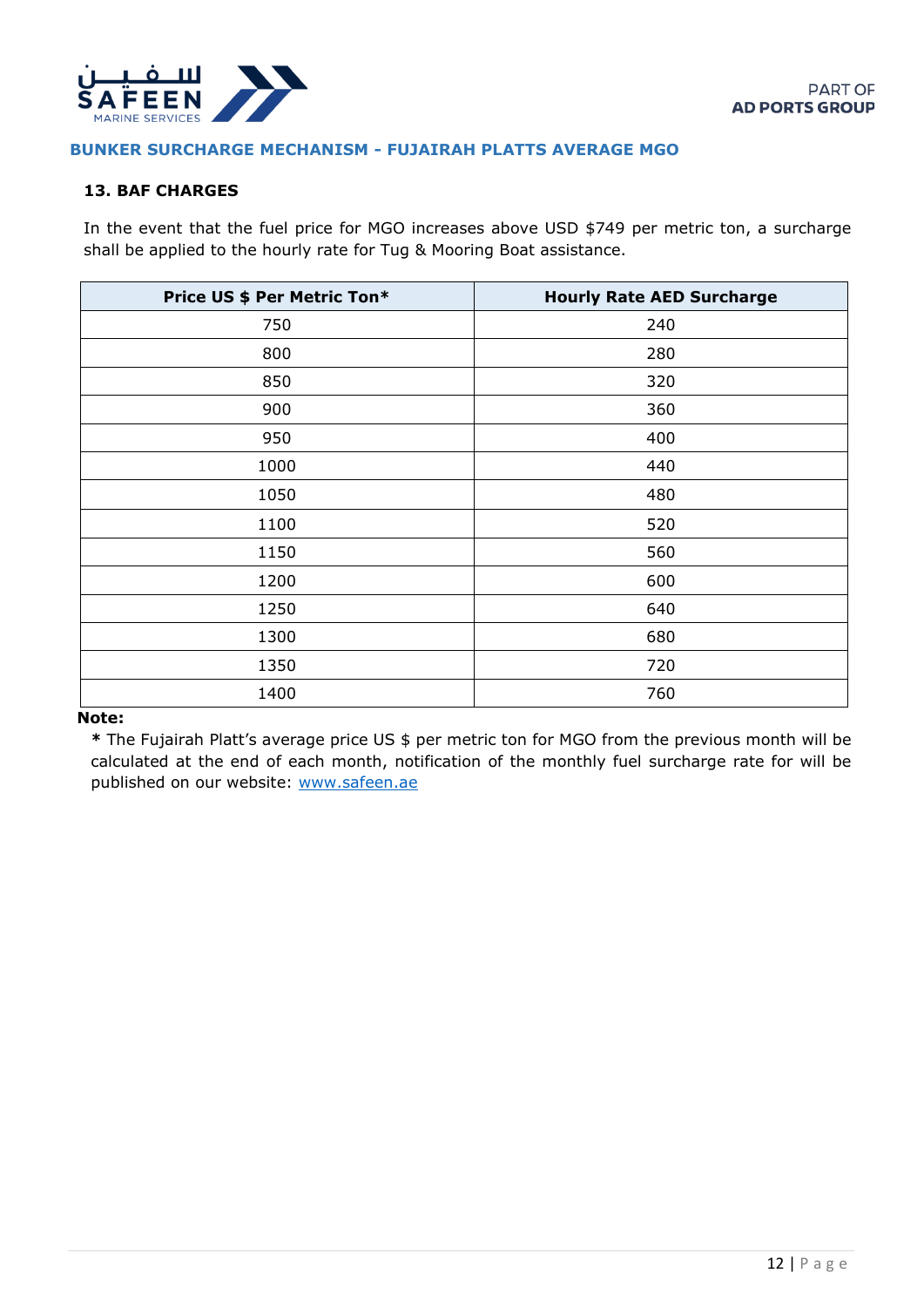<span id="page-13-0"></span>

# <span id="page-13-2"></span><span id="page-13-1"></span>SECTION – C: SAFEEN Marine Services Charges

#### **DIVING SERVICES**

# **14. DIVING CHARGES**

|      | <b>Tariff Category</b>                                                     | <b>Unit of</b>                       | <b>RATE (AED)</b>                     |                                        |
|------|----------------------------------------------------------------------------|--------------------------------------|---------------------------------------|----------------------------------------|
| Code |                                                                            | <b>Measurement</b>                   | <b>During Working</b><br><b>Hours</b> | <b>Outside Working</b><br><b>Hours</b> |
| 14.1 | Underwater Vessel / Berth<br>Inspection                                    | Per Team Per Hour<br>or part thereof | 1,450.00                              | 1,815.00                               |
|      |                                                                            | Per Team Per Day                     |                                       | 6,850.00                               |
| 14.2 | Underwater monitoring &<br>Controlling                                     | Per person Per Hour                  | 700.00                                | 875.00                                 |
| 14.3 | Underwater Removal                                                         | Per Team Per Hour<br>or part thereof | 1,450.00                              | 1,812.50                               |
|      |                                                                            | Per Team Per Day                     | 6,850.00                              |                                        |
|      | Underwater Seabed Survey                                                   | Per Team Per hour<br>or part thereof | 1,450.00                              | 1,812.50                               |
| 14.4 |                                                                            | Per Team Per Day                     | 6,850.00                              |                                        |
| 14.5 | Underwater Localized<br>Cleaning (manual cleaning<br>utilizing hand tools) | Per Team Per Day                     | 6,850.00                              |                                        |
| 14.6 | Underwater Servicing of<br>Navigational equipment                          | Per Team Per hour<br>or part thereof | 1,450.00                              | 1,812.50                               |
|      |                                                                            | Per Team Per Day                     |                                       | 6,850.00                               |
| 14.7 | <b>UWILD Survey (Class</b><br>Survey)                                      | Per Day                              | 9,500.00                              |                                        |
| 14.8 | Diving Report                                                              | Per report                           | 750.00                                |                                        |
|      | Underwater Vessel Propeller                                                | Per Team Per hour<br>or part thereof | 1,750.00                              | 2,187.50                               |
| 14.9 | Polishing                                                                  | Per Team Per Day                     |                                       | 9,500.00                               |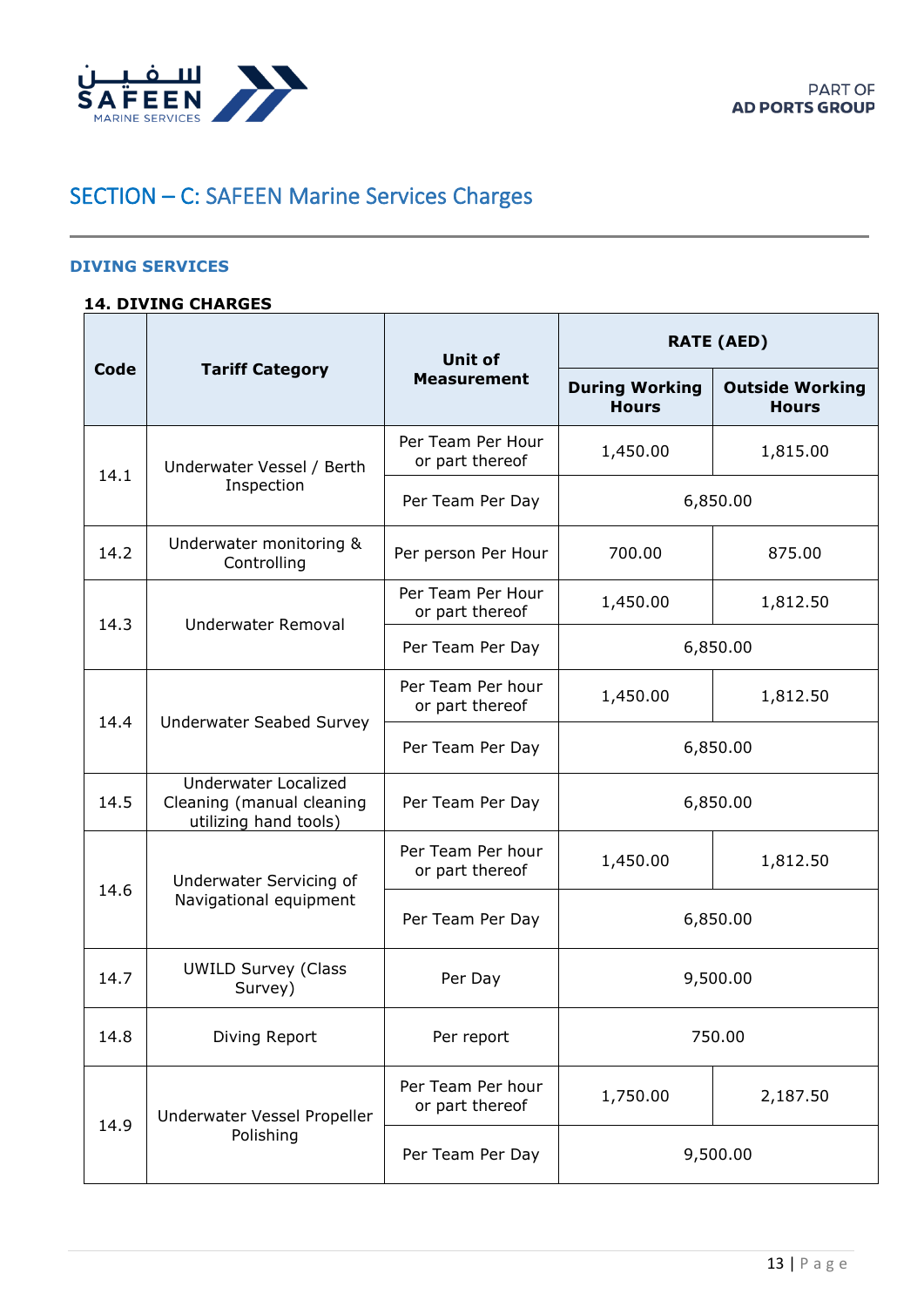

| 14.10 | Request for Underwater<br>Camera for still photography | Per Day  | 250.00   |        |
|-------|--------------------------------------------------------|----------|----------|--------|
| 14.11 | Request for Zodiac Boat                                | Per Day  | 1,250.00 |        |
|       | <b>Additional Air Diver</b>                            | Per hour | 105.00   | 131.25 |
| 14.12 |                                                        | Per Day  | 550.00   |        |
|       | Underwater Inspection Diver                            | Per hour | 180.00   | 225.00 |
| 14.13 |                                                        | Per Day  | 650.00   |        |
| 14.14 | Underwater Inspection<br>Equipment (UT/CT)             | Per Day  | 100.00   | 125.00 |
| 14.15 | Underwater cutting /<br>welding equipment              | Per Day  | 1,250.00 |        |
| 14.16 | <b>Hydraulic System</b><br>(necessary tools inclusive) | Per Day  | 1,200.00 |        |
| 14.17 | Caviblaster                                            | Per Day  | 550.00   |        |

### **Notes:**

a) Diving operation working hours per day means - Day light operation (10 working hours) within 07:00hrs to 18:00hrs, any hour before 07:00hrs and/or after 18:00hrs is considered overtime hour.

- b) A minimum of 3 hours will be chargeable for all hourly operation requests.
- c) Each Diving Services listed in tariff item 14 is considered a minimum diving team (1 Dive Supervisor + 4 Divers). If any additional divers are required to perform the scope, then tariff item 14.12 / 14.13 will be applicable.
- d) Underwater removal services in tariff item 14.3 is limited to "Propeller Fouling Rope Removal". Otherwise, services can be provided based on availability and can be quoted as per scope of work.
- e) In case if agent arranged diving team from external company, a diving permit to work should be submitted, which is subject to approval. Two numbers of diving representatives from Safeen should always accompany external diving team during underwater operations within ports limits and charges as per tariff item 19.2 will be applicable. Abu Dhabi Ports diving procedures and safe working practices are to apply.
- f) Other surface supplied diving services can be provided upon request and subject to availability on separate quotation per job. This can be and not limited to Underwater Cutting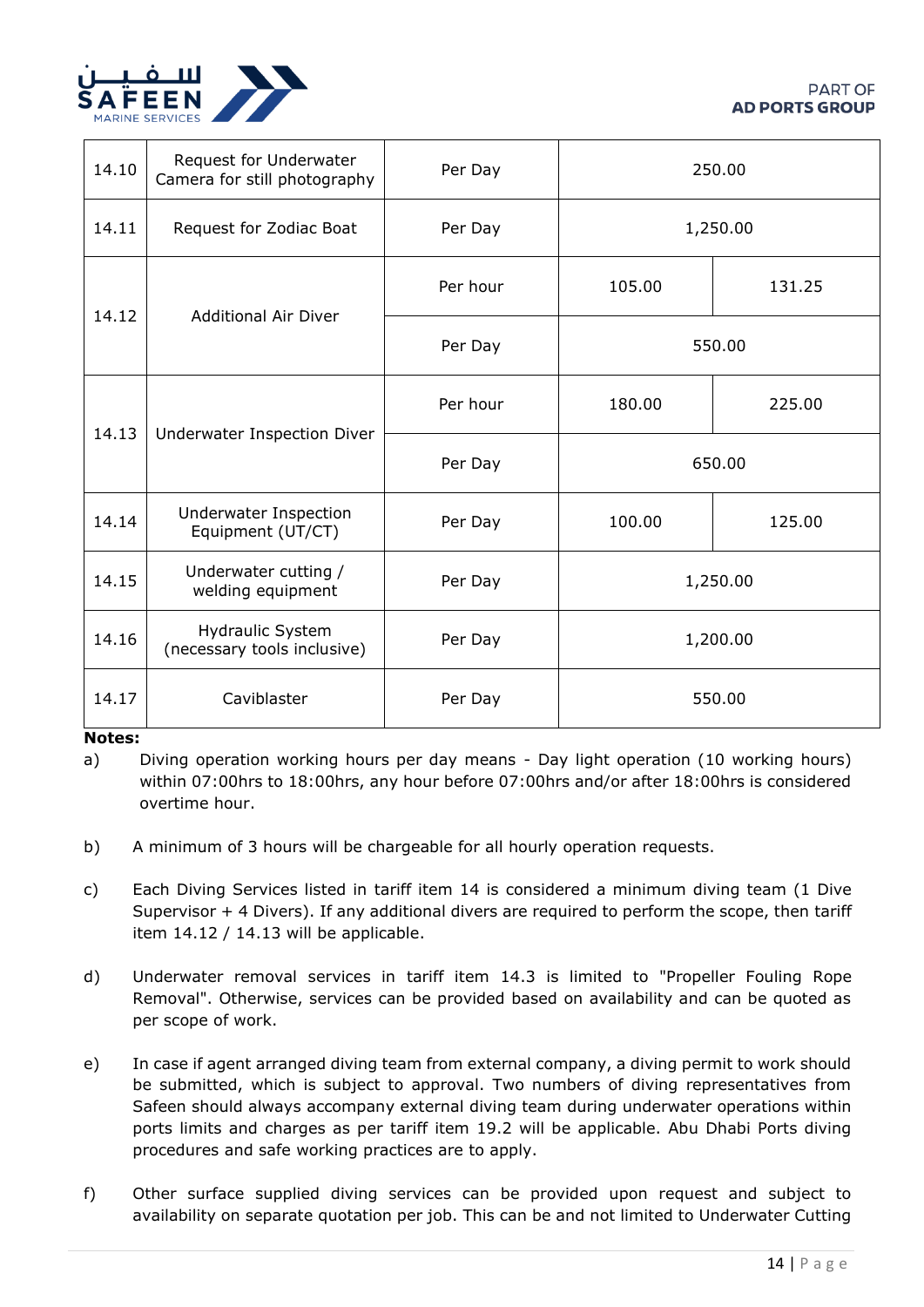

(Burning/ Hydraulic), Underwater repair / maintenance work, Underwater Cleaning using high pressure waterjet, Diving support for loading / unloading of Vessel etc.

- g) Diving report is compulsory in all services.
- <span id="page-15-0"></span>h) No Scuba Diving. Divers are for Air Diving limits only.
- <span id="page-15-1"></span>i) Tariff item no 14.7 rate is exclusive of any Class surveyor arrangement.

#### **MARINE SERVICES PERMITS**

#### **15. CHARGES FOR MARINE PERMIT TO WORK (PTW)**

| Code  | <b>Tariff Category</b>                                                      | Unit of Measurement | Rate   |
|-------|-----------------------------------------------------------------------------|---------------------|--------|
| 15.1  | Hot Work (Marine Hot Work Permits)                                          | Per Permit Per day  | 150.00 |
| 15.2  | Bunkering, lube oil, sludge, Sulphur &<br>bilge transfer (Bunkering Permit) | Per Permit          | 200.00 |
| 15.3  | Diving (Diving Permit)                                                      | Per Permit Per day  | 200.00 |
| 15.4  | Working overwater (Other Work<br>Permit- Marine)                            | Per Permit Per day  | 100.00 |
| 15.5  | Vessel underwater cleaning                                                  | Per Permit Per day  | 500.00 |
| 15.6  | Immobilization of engine or propellers<br>trial alongside                   | Per Permit          | 100.00 |
| 15.7  | Chipping (Marine Chipping, Painting<br>and Sand Blasting Permit)            | Per Permit Per day  | 100.00 |
| 15.8  | Disposal & dismantling of major assets<br>(Other Work Permit- Marine)       | Per Permit Per day  | 100.00 |
| 15.9  | Cold Work (Other Work Permit-<br>Marine)                                    | Per Permit Per day  | 100.00 |
| 15.10 | Confined space entry (Other Work<br>Permit- Marine)                         | Per Permit Per day  | 100.00 |
| 15.11 | Working at height (Other Work Permit-<br>Marine)                            | Per Permit Per day  | 100.00 |

#### <span id="page-15-2"></span>**Note:**

<span id="page-15-3"></span>a. Other marine work permit charge applies to any non-routine operation controlled by AD Ports Group such as, but not limited to, Entry to Confined Spaces, Lowering Lifeboats, Working over water, etc.

### **VESSEL NOC & CERTIFICATION**

#### **16. CHARGES FOR VESSEL NOC & CERTIFICATION**

| Code | <b>Tariff Category</b>                                                                                   | Unit of Measurement   | Rate   |
|------|----------------------------------------------------------------------------------------------------------|-----------------------|--------|
| 16.1 | Provision of "No Objection"<br>Certificate for use in another UAE<br>port (normal working hours)         | Per Permit per vessel | 100.00 |
| 16.2 | Provision of "No Objection"<br>Certificate for use in another UAE<br>port (outside normal working hours) | Per Permit per vessel | 175.00 |
| 16.3 | Provision of "No Objection"<br>Certificate for use in another UAE<br>port (Public Holiday)               | Per Permit per vessel | 250.00 |
| 16.4 | Port clearance Certificate                                                                               | Per Permit per vessel | 100.00 |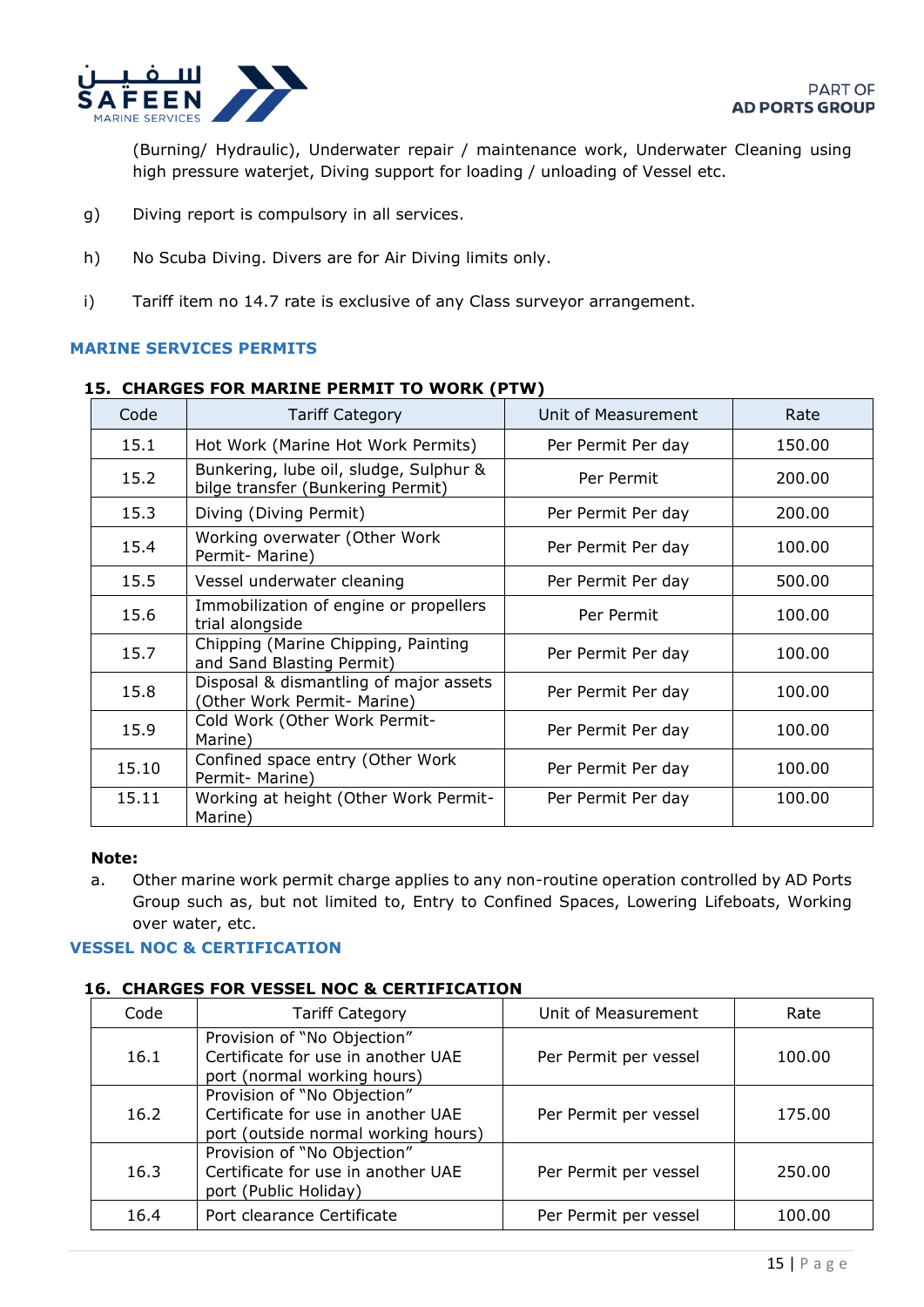<span id="page-16-0"></span>

# <span id="page-16-1"></span>**SUPPLY OF FRESH WATER**

#### **17. SUPPLY OF FRESH WATER CHARGES**

| Code | <b>Tariff Category</b>             | Unit of Measurement | Rate    |
|------|------------------------------------|---------------------|---------|
|      | 17.1 Supply of Fresh Water         | Per CBM             | $ADDC*$ |
|      | 17.2   Service Charge (Category A) | Per CBM             | 20      |
|      | 17.3   Service Charge (Category B) | Per CBM             | 30      |

#### **Notes:**

j) Supply of fresh water stated in tariff item 17.1 will be charged at current Abu Dhabi government-controlled price published by Abu Dhabi Distribution Company (ADDC).

- k) Tugs, supply vessels, small craft and vessels in lay-up will be provided with up to 40 CBM per week at the rate set in tariff item 17.1 and 17.2. Quantities in excess of 40 CBM per week will be charged as per tariff item 17.1 and 17.3.
- l) Deep Sea vessels will be provided up to 150 CBM per call at the rate set in tariff item 17.1 plus 17.2. Quantities in excess of 150 CBM per call will be charged at the rate set in tariff item 17.1 plus 17.3.
- m) Commercial water supply vessels and barges will be charged at the rate set in tariff item 17.1 plus 17.3.
- <span id="page-16-2"></span>n) The first week will commence at the time the vessel first berths in a port and will run continuously thereafter until a vessel has not returned to a port for a period in excess of 7 continuous days.

#### <span id="page-16-3"></span>**LOGISTICS SERVICES**

#### **18. LOGISTIC SERVICES CHARGES (TO/FROM/WITHIN ALL PORTS)**

| Code | <b>Tariff Category</b>       | <b>Unit of Measurement</b>    | Rate |
|------|------------------------------|-------------------------------|------|
| 18.1 | Abu Dhabi Island             | Fixed Charge - Per Round Trip | 150  |
| 18.2 | Khalifa Port / Musaffah Port | Fixed Charge - Per Round Trip | 350  |
| 18.3 | Al Dhafra Region             | Fixed Charge - Per Round Trip | 550  |

#### <span id="page-16-5"></span><span id="page-16-4"></span>**HIRE OF MARINE STAFF**

## **19. MARINE STAFF HIRING CHARGES AT ALL PORTS**

| Code | <b>Tariff Category</b>           | <b>Unit of Measurement</b>         | Rate |
|------|----------------------------------|------------------------------------|------|
| 19.1 | Hire of Senior Staff             | Per Staff per hour or part thereof | 700  |
|      | 19.2   Hire of Middle Management | Per Staff per hour or part thereof | 500  |
| 19.3 | Hire of Technical Staff          | Per Staff per hour or part thereof | 400  |
| 19.4 | Hire of General Assistance Staff | Per Staff per hour or part thereof | 200  |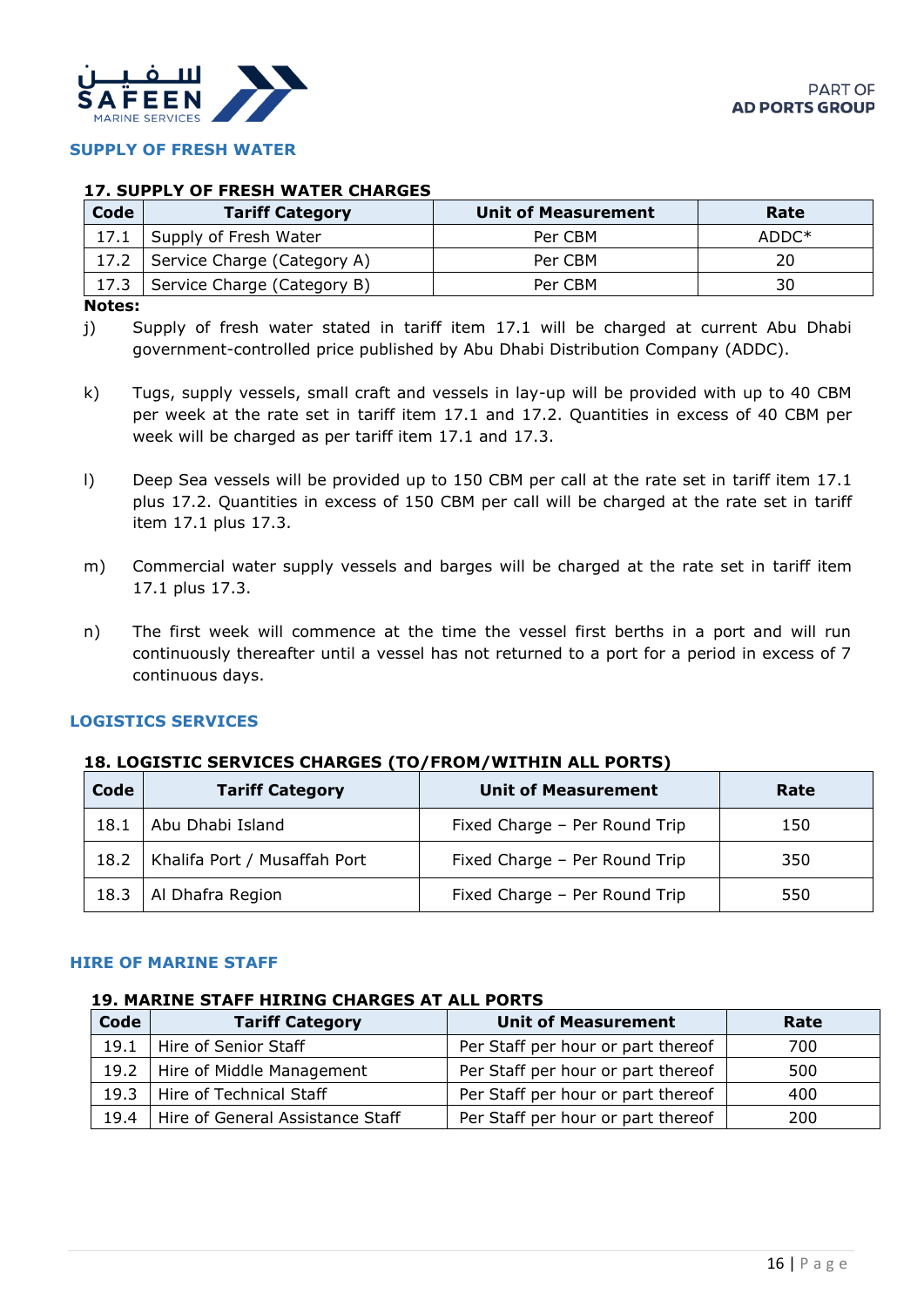<span id="page-17-0"></span>

# <span id="page-17-1"></span>**BOLLARD PULL TESTING**

## **20. BOLLARD PULL CHARGES**

| Code | <b>Tariff Category</b>                                            | <b>Unit of Measurement</b>   | Rate   |
|------|-------------------------------------------------------------------|------------------------------|--------|
| 20.1 | Tug bollard pull test (Max. 3<br>hours)                           | Fixed Charge - Per Operation | 15,000 |
| 20.2 | Additional hours after 3 hours                                    | Per hour or part thereof     | 6,000  |
| 20.3 | Hire of Load Cell                                                 | Fixed Charge - Per Operation | 1,000  |
| 20.4 | Cancellation of booking within 12<br>hours of confirmed operation | Fixed Charge                 | 7,000  |
| 20.5 | Rescheduling of booking within 12<br>hours of confirmed operation | Fixed Charge                 | 2,000  |

# **Notes:**

a) Test commencement time starts when the wire/grommet in inserted in the quayside bollard.

b) SAFEEN supervision charges are included in tariff item 20.1 and 20.2.

<span id="page-17-2"></span>c) Bollard pull testing charges do not include other standard marine services charge.

<span id="page-17-3"></span>d) Any rescheduling of bollard pull test request should be made in advance before 12 hours.

### **HIRE OF YOKOHAMA FENDERS**

## **21. HIRING YOKOHAMA FENDER CHARGES**

| Code | <b>Tariff Category</b>                                           | <b>Unit of Measurement</b>         | Rate  |
|------|------------------------------------------------------------------|------------------------------------|-------|
| 21.1 | $2.5m$ dia. $X$ 5.5m long<br>$(+/- 5%$ tolerance)                | Per fender per day or part thereof | 1,000 |
| 21.2 | 1.5 $m$ dia. $X$ 3.0 $m$ long<br>$(+/- 5%$ tolerance)            | Per fender per day or part thereof | 800   |
| 21.3 | 2.0 $m$ dia. $X$ 3.0 $m$ long<br>$(+/- 5%$ tolerance)            | Per fender per day or part thereof | 900   |
| 21.4 | 2.0m dia. X 3.5m long<br>$+/-$ 5% tolerance                      | Per fender per day or part thereof | 900   |
| 21.5 | 3.5 $m$ dia. $X$ 3.0 $m$ long<br>$(+/- 5%$ tolerance)            | Per fender per day or part thereof | 1,200 |
| 21.6 | 3.3 $m$ dia. $X$ 6.5 $m$ long<br>$+/-$ 5% tolerance              | Per fender per day or part thereof | 1,500 |
| 21.7 | Mobilization & Demobilization<br>For YOKOHAMA Fenders            | Fixed Charge                       | 3,000 |
| 21.8 | 60 X 145.5 X 3.5cm<br>Polyform Fenders                           | Per fender per day or part thereof | 600   |
| 21.9 | <b>Mobilization &amp; Demobilization</b><br>For Polyform Fenders | Fixed Charge                       | 600   |

## **Note:**

a) Mobilization & Demobilization charges for the supply of 2 fenders include transportation, crew and service activities.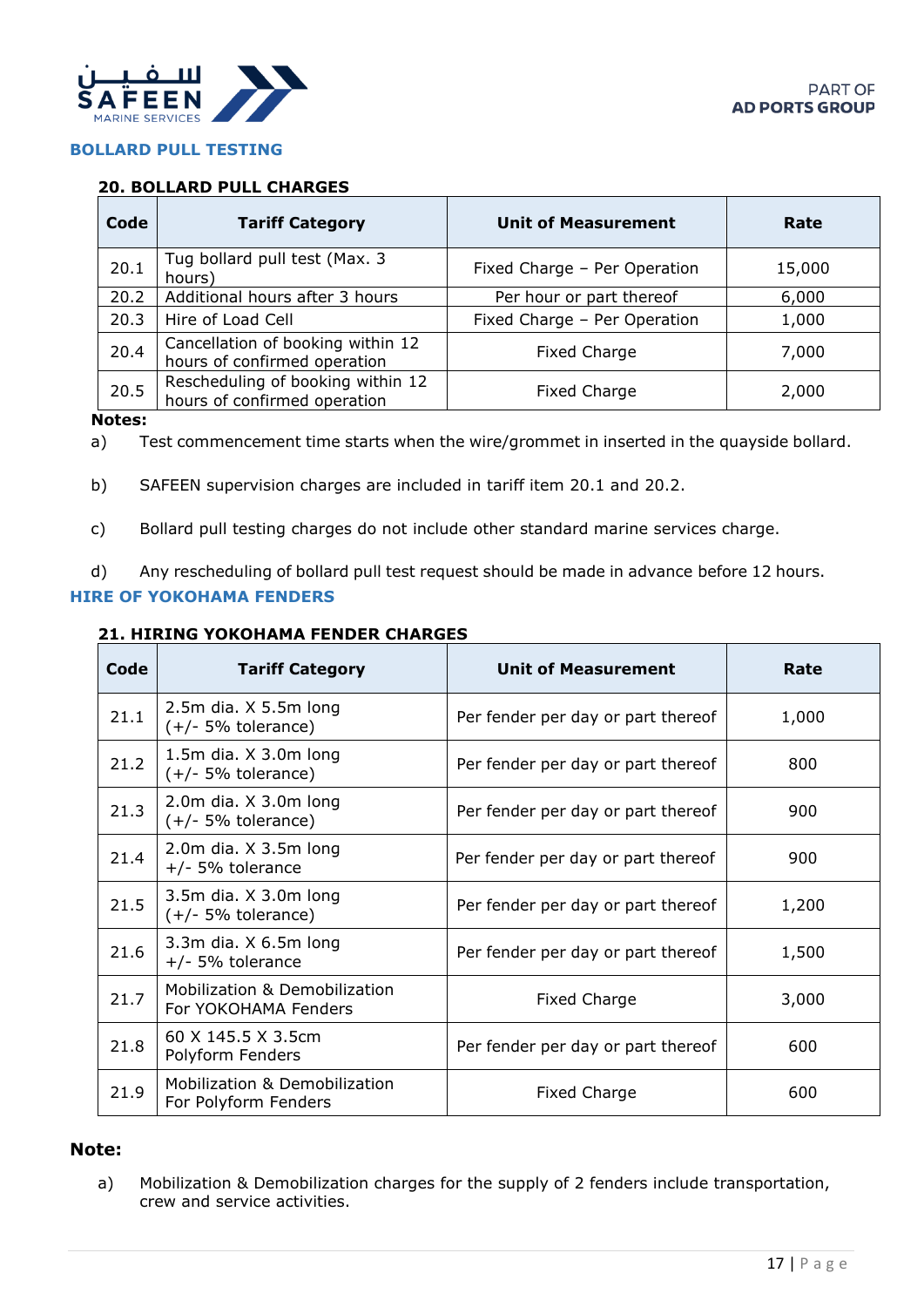<span id="page-18-0"></span>

## <span id="page-18-1"></span>**PORT EMERGENCY RESPONSE SERVICES (PERSONAL)**

#### **22. PORT EMERGENCY RESPONSE SERVICE CHARGES**

| Code | <b>Tariff Category</b>          | <b>Unit of Measurement</b>         | Rate  |
|------|---------------------------------|------------------------------------|-------|
| 22.1 |                                 | Per staff per hour or part thereof | 800   |
|      | Crisis Management Team          | Per staff per 12 hours             | 6,000 |
| 22.2 |                                 | Per staff per hour or part thereof | 500   |
|      | <b>Incident Management Team</b> | Per staff per 12 hours             | 5,000 |
|      | <b>Tactical Response Team</b>   | Per staff per hour or part thereof | 400   |
| 22.3 |                                 | Per staff per 12 hours             | 2,500 |
| 22.4 | <b>Technical Staff</b>          | Per staff per hour or part thereof | 300   |
|      |                                 | Per staff per 12 hours             | 2,000 |
| 22.5 | General Assistance Laborer      | Per staff per hour or part thereof | 250   |
|      |                                 | Per staff per 12 hours             | 800   |
|      |                                 | Per staff per hour or part thereof | 200   |
| 22.6 | Administrative Assistance       | Per staff per 12 hours             | 2,000 |

#### <span id="page-18-2"></span>**Note:**

a) The number of hours includes mobilization & demobilization to site in which standby rates for the respective personal shall be charged at 50% of tariff item 22.

# <span id="page-18-3"></span>**EMERGENCY SERVICE**

# **23. EMERGENCY SERVICE CHARGES**

| Code | <b>Tariff Category</b>                           | <b>Unit of Measurement</b> | Rate  |
|------|--------------------------------------------------|----------------------------|-------|
| 23.1 | Fire Tender turn out<br>(Including Personnel)    | Per hour or part thereof   | 500   |
| 23.2 | Hazmat Vehicle turn out<br>(Including Personnel) | Per hour or part thereof   | 500   |
| 23.3 |                                                  | Per hour or part thereof   | 450   |
|      | Fire Tender Standby                              | Per 12 hours               | 3,000 |
|      | Hazmat Vehicle Standby                           | Per hour or part thereof   | 450   |
| 23.4 |                                                  | Per 12 hours               | 3,000 |
| 23.5 | Use of Fire Tender                               | Per hour or part thereof   | 1,500 |
|      |                                                  | Per 12 hours               | 8,000 |
| 23.6 | Use of Hazmat Vehicle                            | Per hour or part thereof   | 1,500 |
|      |                                                  | Per 12 hours               | 8,000 |
| 23.7 | Water                                            | At Cost                    |       |
| 23.8 | Fire Fighting Foam                               | Per Liter                  | 50    |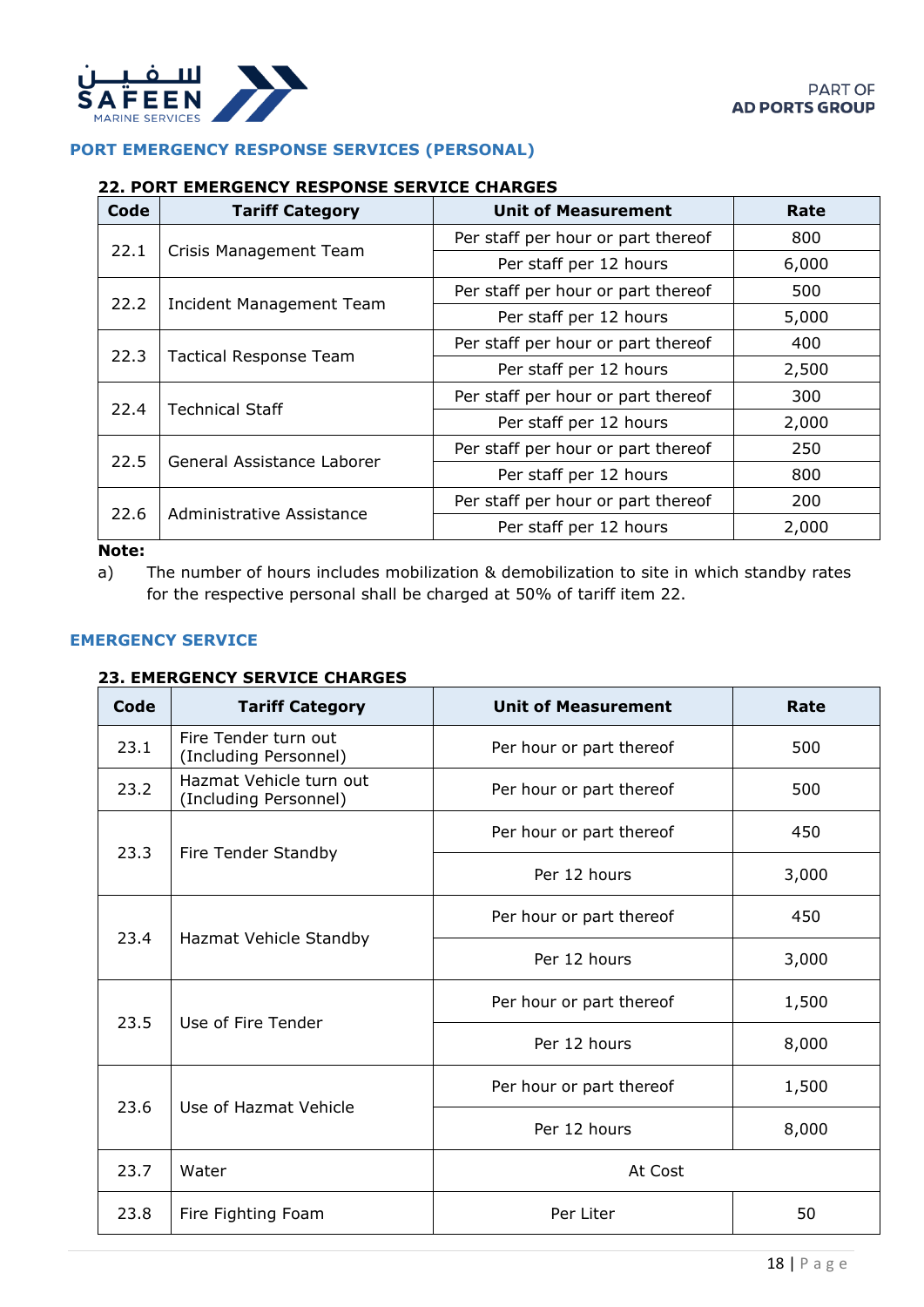

| 23.9  | Ambulance<br>(including 2 personnel)        | Per hour or part thereof | 300 |
|-------|---------------------------------------------|--------------------------|-----|
| 23.10 | Use of Ambulance<br>(including 2 personnel) | Per hour or part thereof | 600 |
| 23.11 | Small Pickup                                | Per hour or part thereof | 75  |
|       |                                             | Per 12 hours             | 400 |
|       | Large Pick Up                               | Per hour or part thereof | 150 |
| 23.12 |                                             | Per 12 hours             | 700 |
| 23.13 | <b>SUV 4x4</b>                              | Per hour or part thereof | 150 |
|       |                                             | Per 12 hours             | 700 |
| 23.14 | Fire Risk Assessment                        | Per hour or part thereof | 500 |
| 23.15 | Fire Inspection                             | Per hour or part thereof | 250 |

# <span id="page-19-1"></span><span id="page-19-0"></span>**OIL SPILL RESPONSE EQUIPMENT**

## **24. SKIMMER CHARGES**

| Code | <b>Tariff Category</b>              | <b>Unit of Measurement</b>                                                                                                                                                                  | Rate   |
|------|-------------------------------------|---------------------------------------------------------------------------------------------------------------------------------------------------------------------------------------------|--------|
| 24.1 |                                     | Per 6 hours or part thereof                                                                                                                                                                 | 1,000  |
|      | DESMI-Minimax Floating Weir Skimmer | <b>Replacement Cost</b>                                                                                                                                                                     | 85,000 |
| 24.2 |                                     | Per 6 hours or part thereof<br>1,200<br><b>Replacement Cost</b><br>105,000<br>Per 6 hours or part thereof<br>900<br><b>Replacement Cost</b><br>76,000<br>Per 6 hours or part thereof<br>600 |        |
|      | DESMI-BDB5 Disc Skimmer             |                                                                                                                                                                                             |        |
| 24.3 |                                     |                                                                                                                                                                                             |        |
|      | LAMOR-Floating Weir Skimmer         |                                                                                                                                                                                             |        |
| 24.4 | Spate Pump (YANMAR)                 |                                                                                                                                                                                             |        |
|      |                                     | <b>Replacement Cost</b>                                                                                                                                                                     | 43,000 |

## <span id="page-19-2"></span>**25. BOOMS CHARGES**

| Code                                                                            | <b>Tariff Category</b>                       | <b>Unit of Measurement</b> | <b>AED</b> |
|---------------------------------------------------------------------------------|----------------------------------------------|----------------------------|------------|
| MARKLEEN:<br>25.1<br>Self-inflating/deflating boom<br>600 mm (20 meter section) |                                              | Per hour or part thereof   | 150        |
|                                                                                 | Replacement cost                             | 34,000                     |            |
| MARKLEEN:<br>25.2<br>Self-inflating/deflating boom<br>450 mm (20 meter section) |                                              | Per hour or part thereof   | 150        |
|                                                                                 | Replacement cost                             | 30,000                     |            |
| 25.3                                                                            | LAMOR:<br>Shoreline two chamber barrier boom | Per hour or part thereof   | 60         |
|                                                                                 | 500 mm (20 meter section)                    | Replacement cost           | 22,000     |
| 25.4                                                                            | LAMOR:                                       | Per hour or part thereof   | 100        |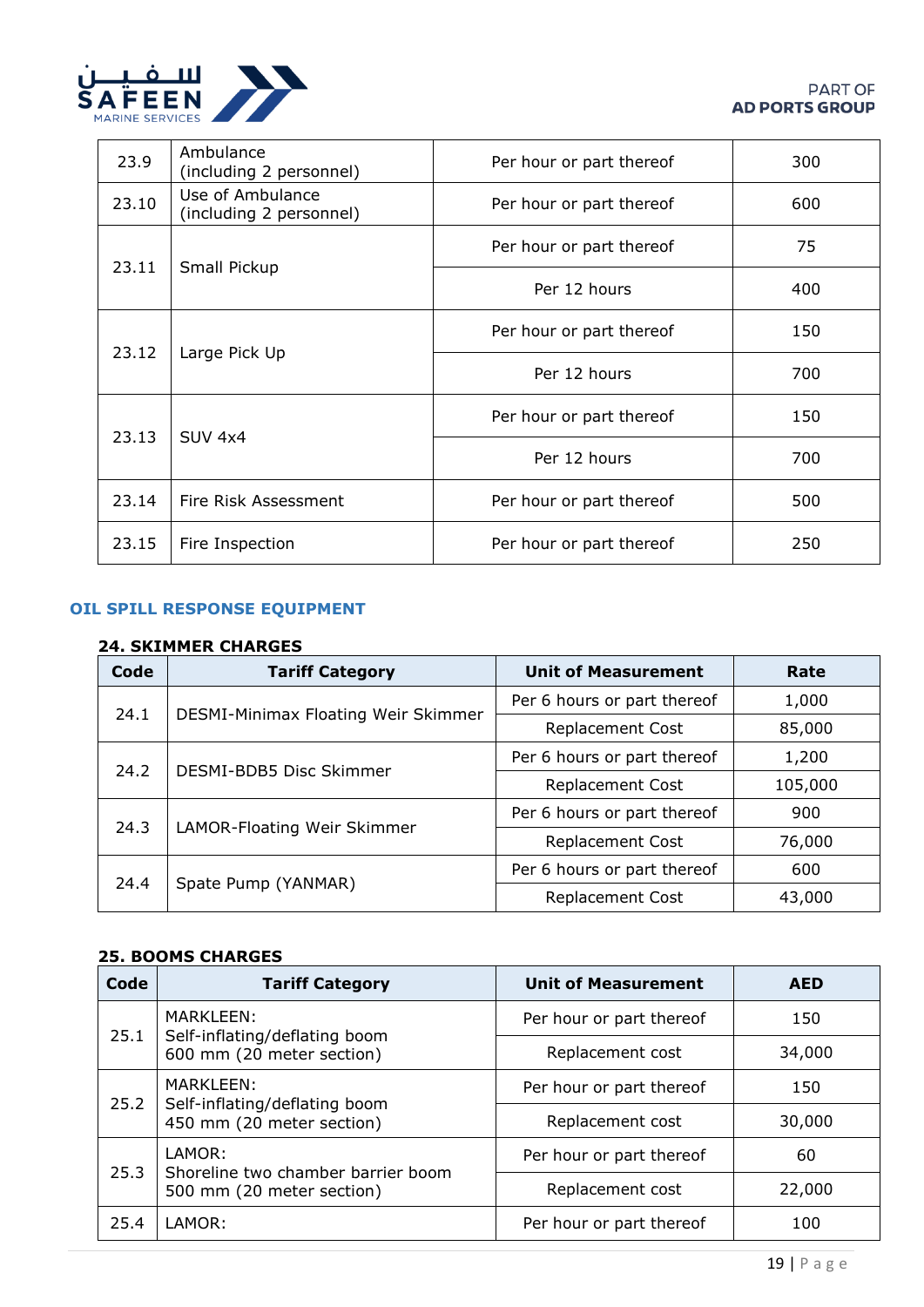

#### **PART OF AD PORTS GROUP**

|      | Open air inflatable Boom<br>750mm (20 meter section)            | Replacement cost         | 9,000  |
|------|-----------------------------------------------------------------|--------------------------|--------|
| 25.5 | LAMOR:<br>Offshore inflatable Boom<br>500 mm (20 meter section) | Per hour or part thereof | 60     |
|      |                                                                 | Replacement cost         | 17,000 |
| 25.6 | LAMOR:<br>Hard Boom<br>610 mm (20 meter section)                | Per hour or part thereof | 60     |
|      |                                                                 | Replacement cost         | 6,000  |

#### <span id="page-20-1"></span><span id="page-20-0"></span>**STORAGE TANKS**

#### **26. STORAGE TANKS CHARGES**

| Code | <b>Tariff Category</b>            | <b>Unit of Measurement</b>  | Rate   |
|------|-----------------------------------|-----------------------------|--------|
| 26.1 | DESMI-RO-CLEAN                    | Per 6 hours or part thereof | 200    |
|      | Fast Tank (10 CBM)                | Replacement cost            | 24,000 |
| 26.2 | DESMI-RO-CLEAN                    | Per 6 hours or part thereof | 400    |
|      | Floatable, Towable Tank (3.5 CBM) | Replacement cost            | 37,000 |

# <span id="page-20-3"></span><span id="page-20-2"></span>**MARINE UNITS SUPPORT**

### **27. BOAT & BOAT SUPPORT CHARGES**

| Code | <b>Tariff Category</b>            | <b>Unit of Measurement</b>                                         | Rate   |
|------|-----------------------------------|--------------------------------------------------------------------|--------|
| 27.1 |                                   | Per hour or part thereof<br>750                                    |        |
|      | Speed Boat                        | Per 12 hours or part thereof                                       | 5,000  |
| 27.2 | DESMI-RO-CLEAN Flat Bottomed Work | Per 6 hours or part thereof<br>1,000<br>42,000<br>Replacement cost |        |
|      | Boat (with engine)                |                                                                    |        |
| 27.3 | Boat Engine (30 HP)               | Replacement cost                                                   | 47,000 |
| 27.4 | Boat Engine (15 HP)               | Replacement cost                                                   | 40,000 |

<span id="page-20-4"></span>**Note:**

<span id="page-20-5"></span>a) Above rates are applicable within port limits for crew transfer only. Any other requirement is subject to commercial offer (please contact [commercial.BD@safeen.ae\)](mailto:commercial.BD@safeen.ae).

### **SUPPORT EQUIPMENT**

#### **28. SUPPORT EQUIPMENT CHARGES**

| Code | <b>Tariff Category</b>     | <b>Unit of Measurement</b>                                                                   | Rate |
|------|----------------------------|----------------------------------------------------------------------------------------------|------|
| 28.1 |                            | Per hour or part thereof                                                                     | 80   |
|      | Anchoring Kit              | Replacement cost<br>2,000<br>Per 6 hours or part thereof<br>600<br>Replacement cost<br>9,000 |      |
| 28.2 | Portable Generator:        |                                                                                              |      |
|      | GENERAC GP7500E/8500 Watts |                                                                                              |      |
| 28.3 |                            | Per hour or part thereof                                                                     | 50   |
|      | High Pressure Washer       | Replacement cost<br>3,000                                                                    |      |
| 28.4 | Halogen flood Light        | Per 12 hours or part thereof                                                                 | 50   |